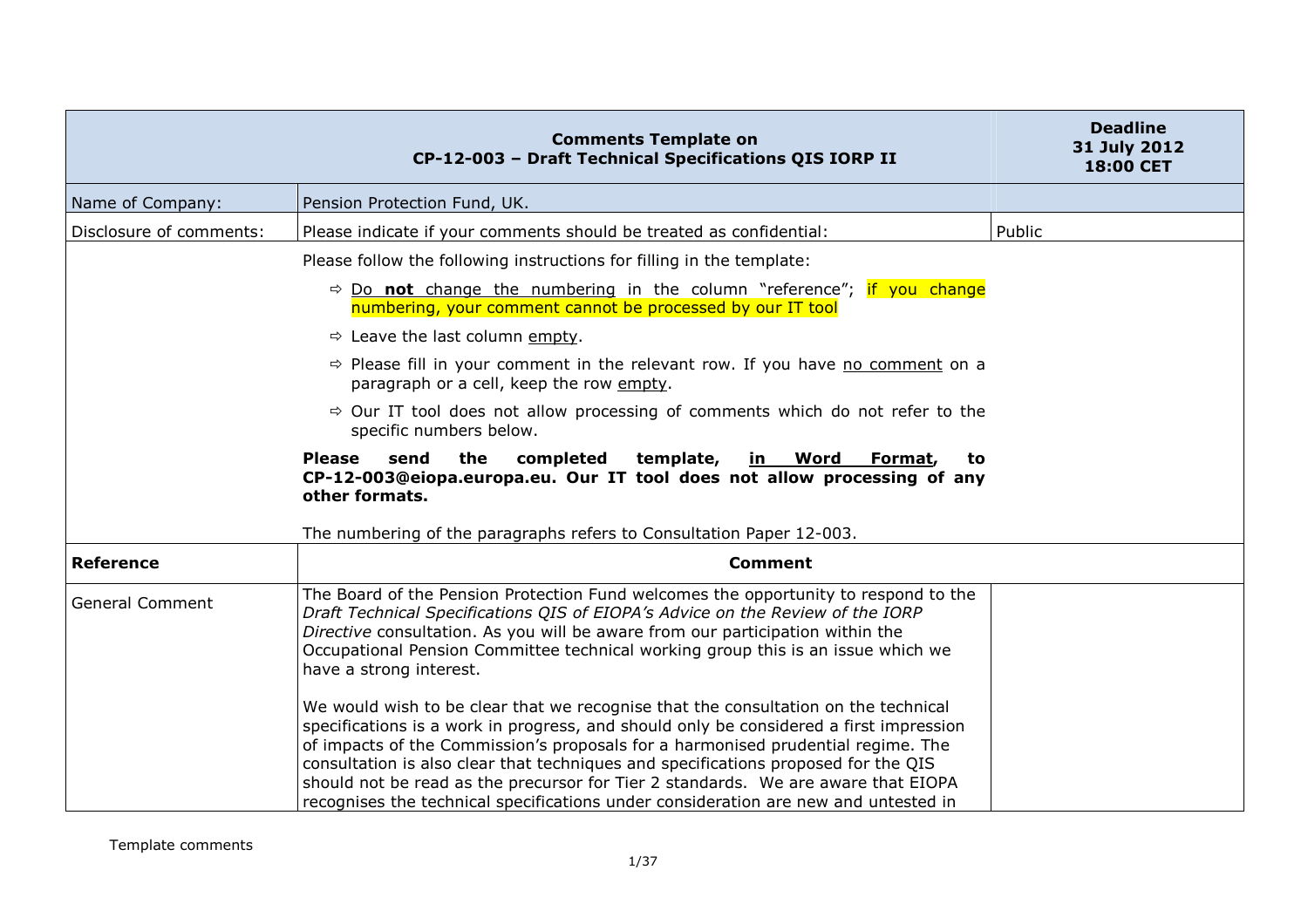|                  | <b>Comments Template on</b><br>CP-12-003 - Draft Technical Specifications QIS IORP II                                                                                                                                                                                                                                                                                                                                                                                                                                                                                                                                                                                                                                                                                                                                                                                                                                                                                                   | <b>Deadline</b><br>31 July 2012<br>18:00 CET |
|------------------|-----------------------------------------------------------------------------------------------------------------------------------------------------------------------------------------------------------------------------------------------------------------------------------------------------------------------------------------------------------------------------------------------------------------------------------------------------------------------------------------------------------------------------------------------------------------------------------------------------------------------------------------------------------------------------------------------------------------------------------------------------------------------------------------------------------------------------------------------------------------------------------------------------------------------------------------------------------------------------------------|----------------------------------------------|
|                  | the sphere of occupational pension provision and this was identified to the Commission<br>this spring.                                                                                                                                                                                                                                                                                                                                                                                                                                                                                                                                                                                                                                                                                                                                                                                                                                                                                  |                                              |
|                  | Taking account of these considerations the consultation provides a base which could<br>be used to develop a QIS methodology. However in order to have a methodology that<br>is 'fit for purpose' and a QIS that stakeholders can fully understand and engage with in<br>a meaningful way further analysis, justification and development of the technical<br>standards will be required. Without completing these steps it will not be possible to<br>carry out a robust QIS or obtain reliable results upon which to consider appropriate<br>next steps.                                                                                                                                                                                                                                                                                                                                                                                                                               |                                              |
|                  | We would also recommend considering whether the QIS timetable remains achievable.                                                                                                                                                                                                                                                                                                                                                                                                                                                                                                                                                                                                                                                                                                                                                                                                                                                                                                       |                                              |
| $Q1$ .           | While we welcome EIOPA's suggestions for simplifications, and in principle support a<br>flexible approach to calculations where possible, allowing IORPs to select from multiple<br>simplifications does give rise to a conflict with the overall objective of harmonising<br>approaches across IORPs and member states. IORPs by their nature are extremely<br>diverse and it will inevitably be challenging to design a regime which caters for all<br>IORPs. This is particularly pertinent to the UK, where there are currently around 6,500<br>DB pension schemes with their own individual structures, sponsors and advisers.<br>However, we are concerned that there will be little value in comparing HBSs for<br>different IORPs if they have taken substantially different approaches to deriving the<br>HBS. It may therefore be worth considering requiring all IORPs to adopt the various<br>simplifications available, to ensure a more consistent and workable approach. |                                              |
| $Q2$ .           | We agree individual IORPs should not need to consider the default risk of pension<br>protection schemes. This should be considered at state level, where appropriate. We<br>would be happy to work with EIOPA to provide reassurance on the solvency of the<br>PPF.                                                                                                                                                                                                                                                                                                                                                                                                                                                                                                                                                                                                                                                                                                                     |                                              |
| Q <sub>3</sub> . | We recognise that the consultation covers topics and calculations that are, by their<br>very nature, complex. The consultation document itself is therefore necessarily<br>complex and lengthy. We welcome EIOPA's suggestions for simplifications and would<br>encourage including further simplifications where possible.                                                                                                                                                                                                                                                                                                                                                                                                                                                                                                                                                                                                                                                             |                                              |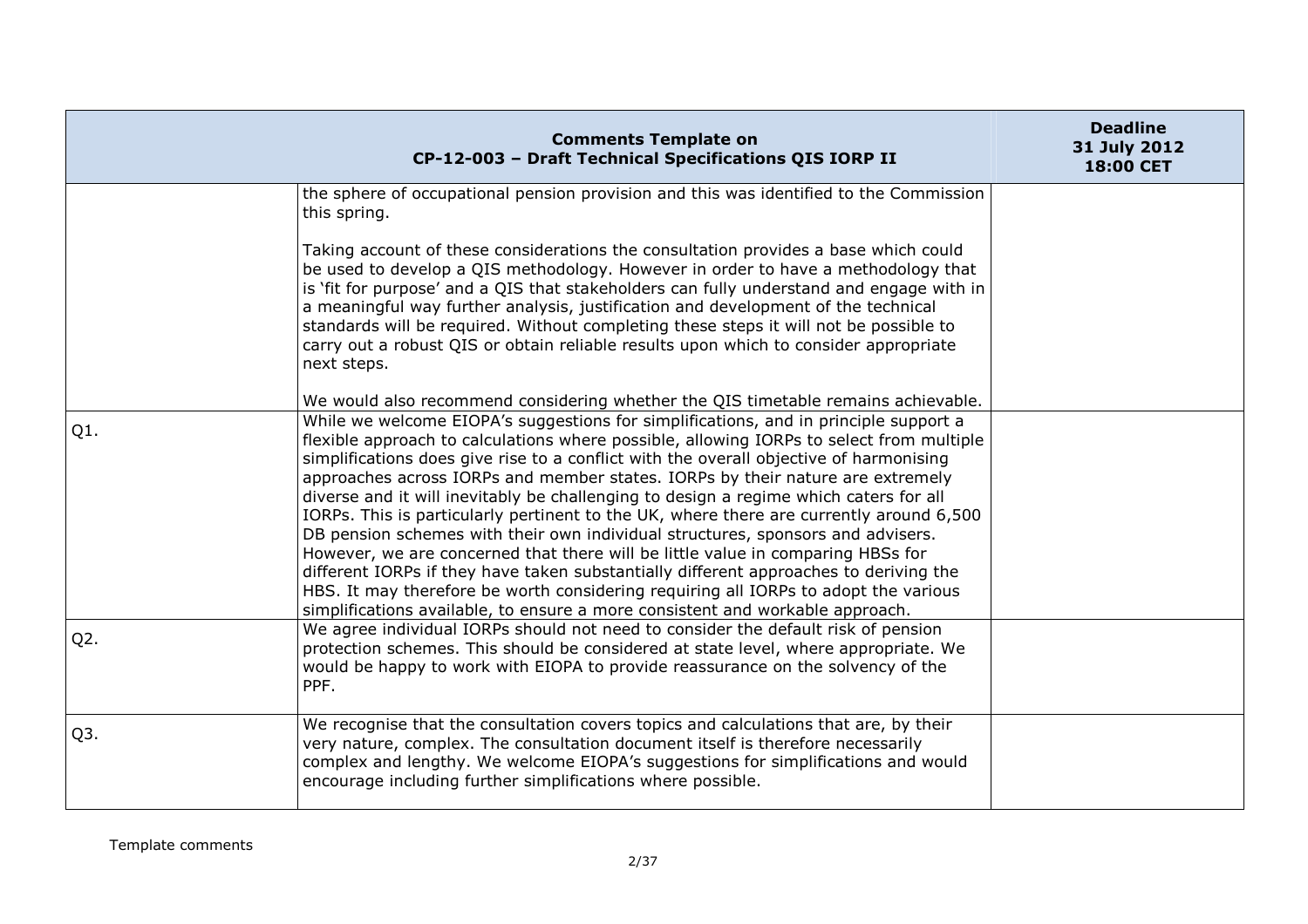|     | <b>Comments Template on</b><br>CP-12-003 - Draft Technical Specifications QIS IORP II                                                                                                                                                                                                                                                                                                                                                                                                                                                                              | <b>Deadline</b><br>31 July 2012<br>18:00 CET |
|-----|--------------------------------------------------------------------------------------------------------------------------------------------------------------------------------------------------------------------------------------------------------------------------------------------------------------------------------------------------------------------------------------------------------------------------------------------------------------------------------------------------------------------------------------------------------------------|----------------------------------------------|
|     | Given the length and complexity of the document, we do have concerns that it may be<br>difficult to understand for those unfamiliar with the concepts. We expect that many<br>concepts and calculation techniques will be unfamiliar to UK pensions actuaries, in<br>particular the SCR calculations. This is partly an inevitable product of the "mapping<br>across" from Solvency II requirements which use techniques most commonly found in<br>insurance rather than pensions. Further clarification of the underlying concepts would<br>therefore be helpful. |                                              |
|     | In order to make it easier to use the document, it might be helpful to signpost which<br>member states certain concepts in the QIS apply to (where they are not universal).<br>For example, the concept of conditional and discretionary benefits may not always<br>apply. A similar approach might be helpful for the different segments of types of<br>pension schemes. It would also be helpful if the impact of these differences on QIS<br>outcomes could be identified.                                                                                      |                                              |
| Q4. | We have a number of comments on the feasibility and affordability of the calculations,<br>which we have divided into separate topics below.                                                                                                                                                                                                                                                                                                                                                                                                                        |                                              |
|     | <b>Relevance of results</b>                                                                                                                                                                                                                                                                                                                                                                                                                                                                                                                                        |                                              |
|     | We recognise the importance of the QIS in understanding the impact of the proposals.<br>However, as noted previously the calculations proposed are fundamentally different<br>from those currently carried out by UK IORPs, and the majority of schemes will not be<br>equipped to carry out the calculations themselves. In addition, to develop the systems<br>necessary would incur disproportionate costs for these schemes and hence these costs<br>represent a barrier to their participation in the QIS.                                                    |                                              |
|     | For these reasons, we understand that it is proposed that the calculations for the UK<br>are carried out at an aggregate rather than a scheme level. While this should provide<br>some indication of the impact on UK IORPs, the actual impact may well be very<br>different once individual IORP's characteristics are allowed for in detail. To give some<br>context, in the UK, there are currently around 6,500 DB pension schemes. The<br>majority of these are small – a third of these schemes have fewer than 100 members                                  |                                              |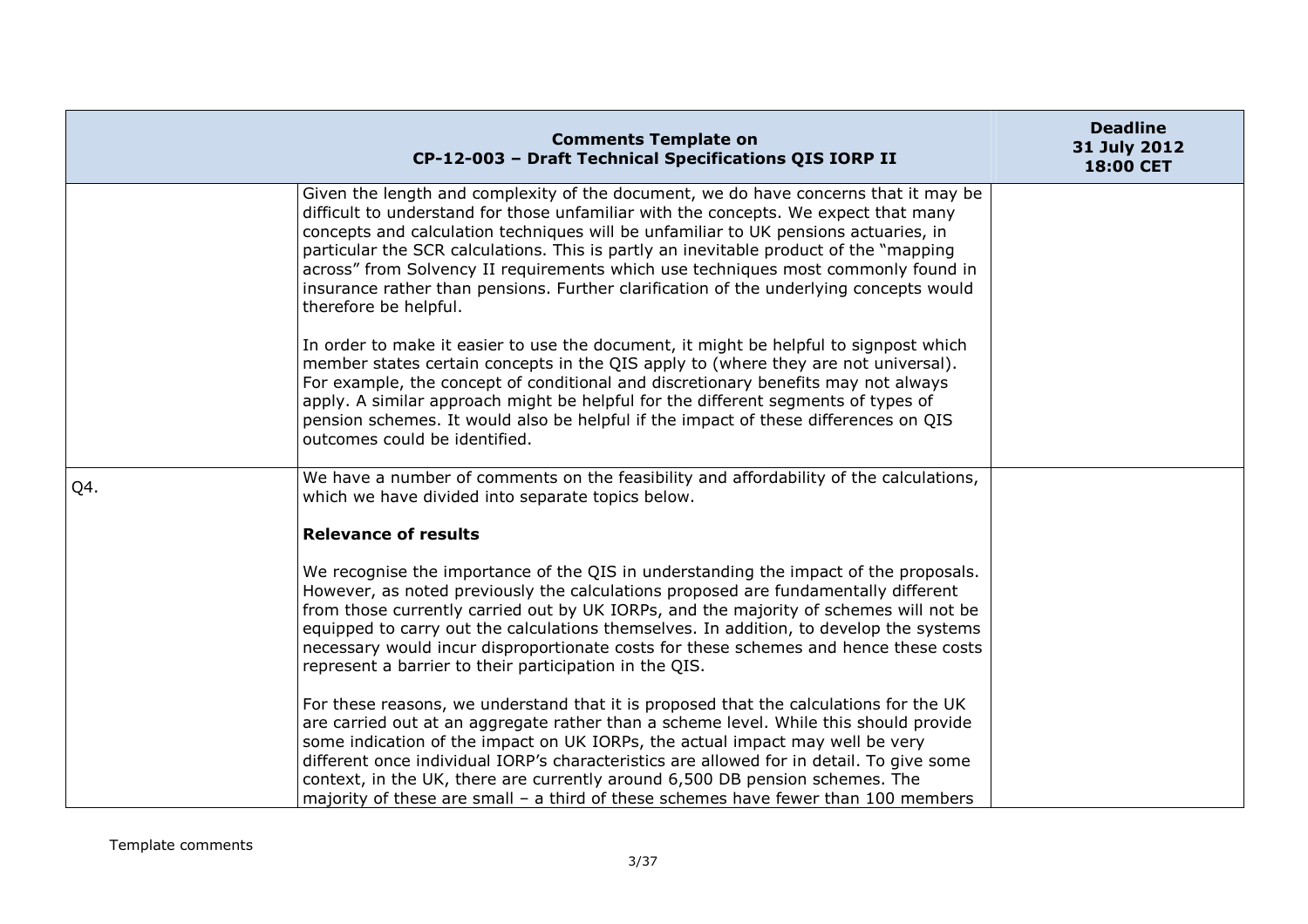| <b>Comments Template on</b><br>CP-12-003 - Draft Technical Specifications QIS IORP II                                                                                                                                                                                                                                                                                                                                                                                                                                                                                                                                                                                                                                                                  | <b>Deadline</b><br>31 July 2012<br>18:00 CET |
|--------------------------------------------------------------------------------------------------------------------------------------------------------------------------------------------------------------------------------------------------------------------------------------------------------------------------------------------------------------------------------------------------------------------------------------------------------------------------------------------------------------------------------------------------------------------------------------------------------------------------------------------------------------------------------------------------------------------------------------------------------|----------------------------------------------|
| and their total assets make up only around 1% of total assets held by UK DB pension<br>schemes. Conversely, around 250 large schemes hold around 60% of total assets held<br>by UK DB pension schemes. While small schemes will be impacted by the proposals<br>just as much as larger schemes, it will be very difficult to understand what the impact<br>on them will be, because results will be dominated by the largest schemes.                                                                                                                                                                                                                                                                                                                  |                                              |
| We expect that a similar pattern would be seen if the requirements as they currently<br>stand are introduced, ie that small schemes will find it prohibitively expensive to<br>develop the systems and knowledge to perform the necessary calculations.                                                                                                                                                                                                                                                                                                                                                                                                                                                                                                |                                              |
| <b>Sponsor support</b>                                                                                                                                                                                                                                                                                                                                                                                                                                                                                                                                                                                                                                                                                                                                 |                                              |
| We have some concerns as to whether all the data required to perform the<br>calculations will be available. In the UK, the trust-based system under which IORPs<br>operate mean that the IORP is formally separated from the sponsor and will not have<br>automatic access to non-public sponsor data. It may therefore be difficult to obtain all<br>the necessary information from a company to value sponsor support, in particular<br>expected future net profits. EIOPA may want to consider what information on a<br>company's expected future performance should always be publically available. This<br>could then be used to develop an approach to valuing sponsor support which can be<br>done using only publically available information. |                                              |
| More generally, the information required to value sponsor convenant is often<br>subjective, for example actions taken in future business plans. We are concerned that,<br>unless the information required is modified, collecting it will be impractical and will<br>introduce inconsistencies between different entities and member states.                                                                                                                                                                                                                                                                                                                                                                                                           |                                              |
| <b>Relevant expertise</b>                                                                                                                                                                                                                                                                                                                                                                                                                                                                                                                                                                                                                                                                                                                              |                                              |
| In general pensions actuaries operating in the UK do not have the relevant expertise<br>to value sponsor covenant, for example calculating probability of default. Where<br>information on sponsor covenant is required for statutory valuations in the UK, this is<br>currently generally provided by a specialist. Other professionals who specialise in                                                                                                                                                                                                                                                                                                                                                                                             |                                              |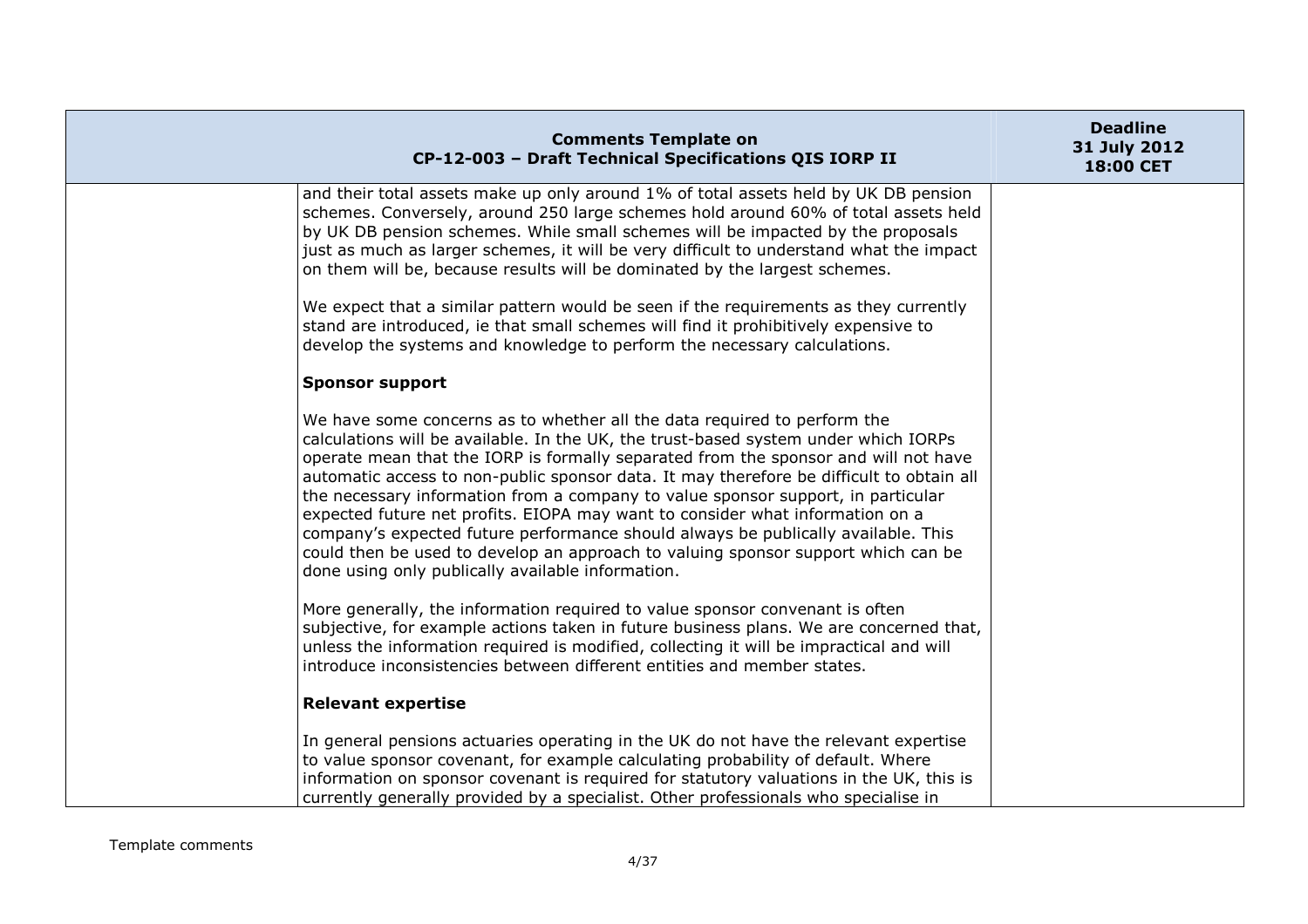|     | <b>Comments Template on</b><br>CP-12-003 - Draft Technical Specifications QIS IORP II                                                                                                                                                                                                                                                                                                                                                                                                                                                                                                                              | <b>Deadline</b><br>31 July 2012<br>18:00 CET |
|-----|--------------------------------------------------------------------------------------------------------------------------------------------------------------------------------------------------------------------------------------------------------------------------------------------------------------------------------------------------------------------------------------------------------------------------------------------------------------------------------------------------------------------------------------------------------------------------------------------------------------------|----------------------------------------------|
|     | valuing covenant will therefore need to be engaged in the QIS. Similarly, certain<br>calculations require an understanding of the member state's tax regime, which again<br>would require input from a range of professional experts. We would encourage EIOPA<br>to engage with the relevant professional bodies to ensure that their members can<br>provide advice where appropriate. Of course, the involvement of multiple different<br>specialists will increase the costs of both the QIS itself and final post-implementation<br>costs. It would be helpful to collect data on these costs.                 |                                              |
|     | <b>Discount rates</b>                                                                                                                                                                                                                                                                                                                                                                                                                                                                                                                                                                                              |                                              |
|     | The draft QIS proposes that term-dependent discount rates are used to value<br>liabilities. However, as part of a previous consultation on a separate topic, the PPF<br>asked UK IORPs whether or not they would be in favour of the use of term dependant<br>discount rates. The most frequent response received was that this was not viewed as<br>an appropriate approach on grounds of proportionality versus cost.                                                                                                                                                                                            |                                              |
|     | We therefore propose that EIOPA sets out a single methodology for turning term-<br>dependent discount rates into a single equivalent rate. This would help reduce the<br>cost burden on smaller IORPs while ensuring consistency between different entitities.                                                                                                                                                                                                                                                                                                                                                     |                                              |
| Q5. |                                                                                                                                                                                                                                                                                                                                                                                                                                                                                                                                                                                                                    |                                              |
| Q6. | In general, we welcome EIOPA's suggestions for simplifications and would encourage<br>including further simplifications where possible.                                                                                                                                                                                                                                                                                                                                                                                                                                                                            |                                              |
|     | One proposed simplification is the risk margin, which is intended to value technical<br>provisions as equivalent to the amount an IORP would be expected to require to take<br>over pension obligations. In the UK, it is not possible for one IORP to take over<br>another IORP in the same way as an insurer might take on another insurer's contracts.<br>Schemes may merge, but this would be as a result of mergers and acquisitions by the<br>respective sponsors, rather than because of poor funding in an IORP. It is therefore<br>difficult to comment on whether this is an appropriate simplification. |                                              |
|     | An alternative possibility in the UK is for an insurer to take on an IORP's assets and                                                                                                                                                                                                                                                                                                                                                                                                                                                                                                                             |                                              |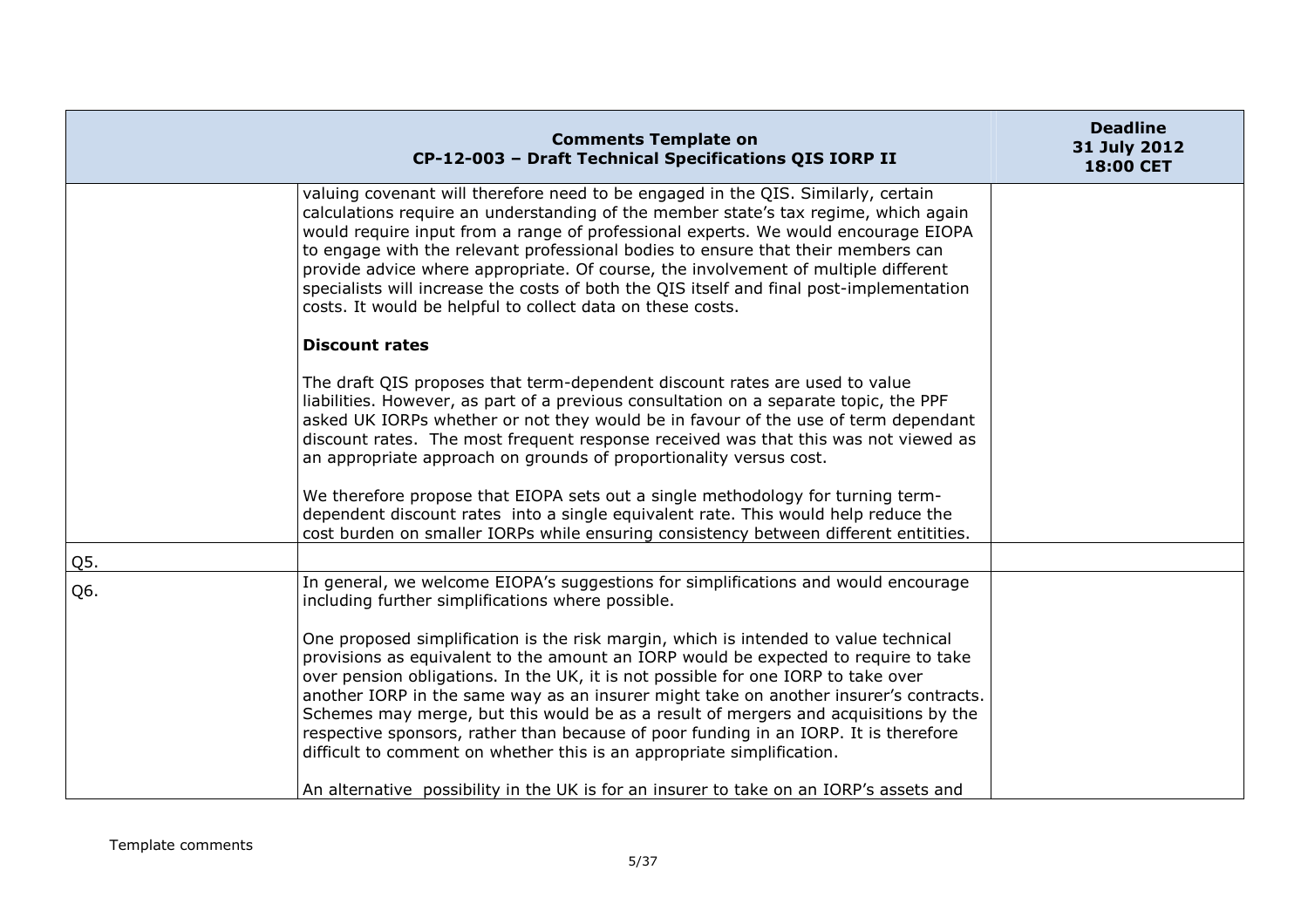|      | <b>Comments Template on</b><br>CP-12-003 - Draft Technical Specifications QIS IORP II                                                                                                                                                                                                                                                                                                                                                                                                                                                                                                                                                                                                                                                                  | <b>Deadline</b><br>31 July 2012<br>18:00 CET |
|------|--------------------------------------------------------------------------------------------------------------------------------------------------------------------------------------------------------------------------------------------------------------------------------------------------------------------------------------------------------------------------------------------------------------------------------------------------------------------------------------------------------------------------------------------------------------------------------------------------------------------------------------------------------------------------------------------------------------------------------------------------------|----------------------------------------------|
|      | liabilities, at the request of the IORP and sponsor. In such a scenario, the insurer is<br>likely to value the IORP's liabilities using a risk-free rate. To add an additional 8% to<br>technical provisions could therefore mean that the cost to the sponsor of continuing to<br>operate the IORP is higher than transferring the assets and liabilities to an insurer.<br>This could act as an incentive for sponsors to cease future accrual and transfer<br>schemes to insurers, rather than continuing to allow members to accrue new benefits.                                                                                                                                                                                                  |                                              |
| Q7.  | Yes, we believe that UK IORPs will be able to allow for future improvements in<br>mortality as this is already common practice for UK IORPs when conducting statutory<br>and accounting valuations. We agree that allowing for future improvements in<br>mortality is the appropriate approach.                                                                                                                                                                                                                                                                                                                                                                                                                                                        |                                              |
| Q8.  |                                                                                                                                                                                                                                                                                                                                                                                                                                                                                                                                                                                                                                                                                                                                                        |                                              |
| Q9.  | As the QIS notes, it is very important that the structure of funding requirements and<br>incentives for sponsors and IORPs is such that there is not a moral hazard risk of<br>sponsors only funding benefits up to the level provided by pension protection<br>schemes. While we recognise that these issues are outside the scope of EIOPA's work,<br>it will be vital to ensure that the final proposals adequately prevent moral hazard risk.                                                                                                                                                                                                                                                                                                      |                                              |
| Q10. | We have some concerns as to whether all the data required to perform the<br>calculations will be available. In the UK, the trust-based system under which IORPs<br>operate mean that the IORP is formally separated from the sponsor and will not have<br>automatic access to non-public sponsor data. It may therefore be difficult to obtain all<br>the necessary information from a company to value sponsor support, in particular<br>expected future net profits. EIOPA may want to consider what information on a<br>company's expected future performance should always be publically available. This<br>could then be used to develop an approach to valuing sponsor support which can be<br>done using only publically available information. |                                              |
|      | More generally, the information required to value sponsor convenant is often<br>subjective, for example actions taken in future business plans. We are concerned that,<br>unless the information required is modified, collecting it will be impractical and will<br>introduce inconsistencies between different entities and member states.                                                                                                                                                                                                                                                                                                                                                                                                           |                                              |
| Q11. |                                                                                                                                                                                                                                                                                                                                                                                                                                                                                                                                                                                                                                                                                                                                                        |                                              |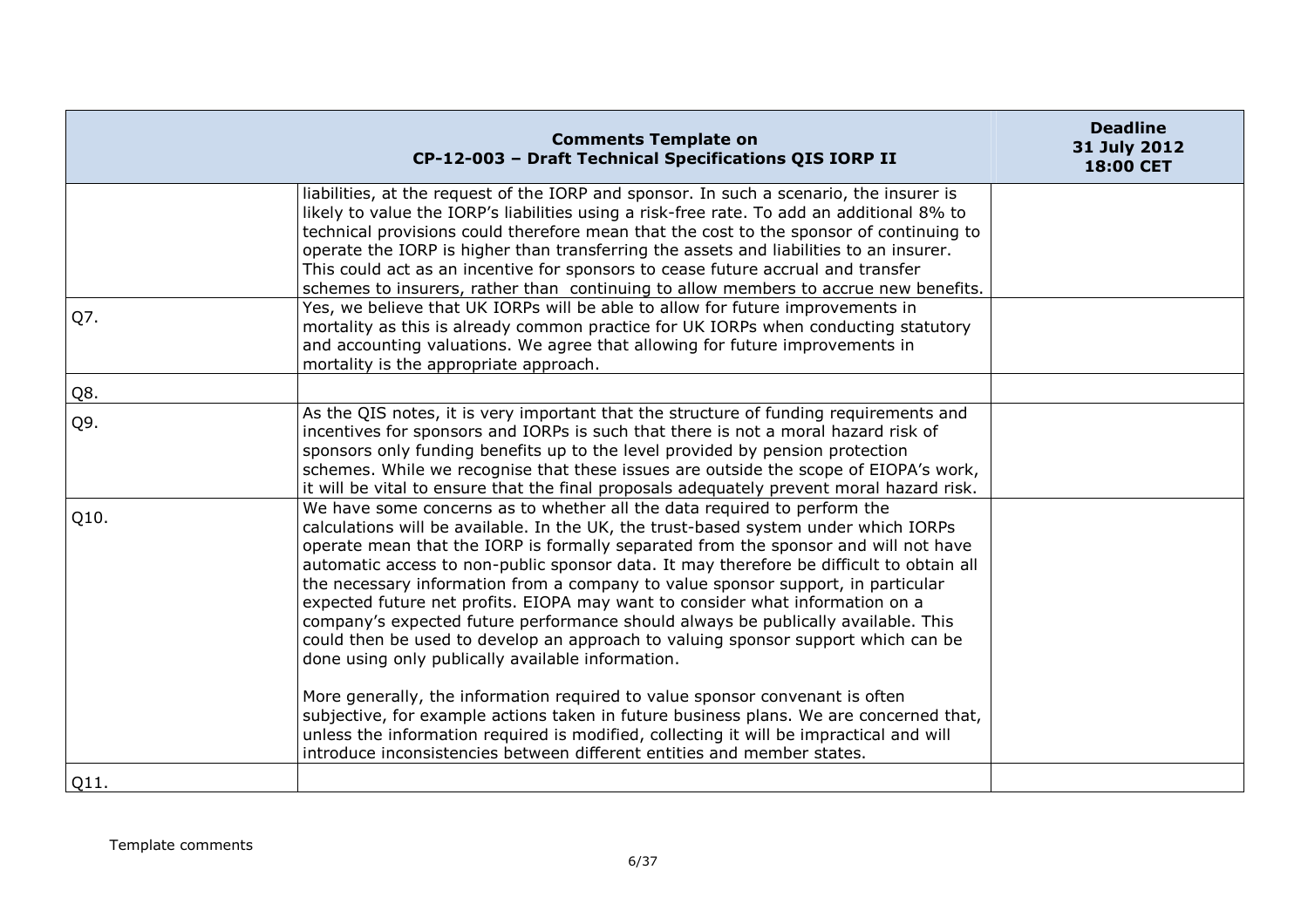|        | <b>Comments Template on</b><br>CP-12-003 - Draft Technical Specifications QIS IORP II                                                                                                                                                                                                                                                                                                                                                                     | <b>Deadline</b><br>31 July 2012<br>18:00 CET |
|--------|-----------------------------------------------------------------------------------------------------------------------------------------------------------------------------------------------------------------------------------------------------------------------------------------------------------------------------------------------------------------------------------------------------------------------------------------------------------|----------------------------------------------|
| Q12.   |                                                                                                                                                                                                                                                                                                                                                                                                                                                           |                                              |
| Q13.   | We understand that the specifications for the Matching Premium have been mapped<br>across from Solvency II without many changes. Given the fundamental differences<br>between IORPs and insurance companies, we suggest that further thinking is required<br>as to how and matching Premium, if applied, would operate for IORPs.                                                                                                                         |                                              |
| Q14.   |                                                                                                                                                                                                                                                                                                                                                                                                                                                           |                                              |
| Q15.   | Inflation can have a significant impact on IORPs' costs and we therefore believe that<br>IORPs should be allowed to adopt expected inflation implied by financial markets,<br>rather than using a fixed assumption of 2% pa. This would better reflect the different<br>economic conditions across different member states. It would also be in line with<br>generally accepted practice of using market-derived financial assumptions where<br>possible. |                                              |
| Q16.   | As previously noted, the SCR approach is an entirely new concept for UK IORPs and<br>their advisers. We expect that further explanation of the concepts behind the SCR and<br>the appropriateness of applicability to IORPs would be helpful.                                                                                                                                                                                                             |                                              |
| Q17.   | As noted in our response to question 15, inflation can have a significant impact on<br>IORPs' costs and therefore represents an important risk. We would therefore suggest<br>that inflation risk should also be considered as part of the calculation of the SCR.                                                                                                                                                                                        |                                              |
| Q18.   |                                                                                                                                                                                                                                                                                                                                                                                                                                                           |                                              |
| Q19.   |                                                                                                                                                                                                                                                                                                                                                                                                                                                           |                                              |
| Q20.   |                                                                                                                                                                                                                                                                                                                                                                                                                                                           |                                              |
| Q21.   |                                                                                                                                                                                                                                                                                                                                                                                                                                                           |                                              |
| Q22.   |                                                                                                                                                                                                                                                                                                                                                                                                                                                           |                                              |
| Q23.   |                                                                                                                                                                                                                                                                                                                                                                                                                                                           |                                              |
| I.1.1. |                                                                                                                                                                                                                                                                                                                                                                                                                                                           |                                              |
| I.1.2. |                                                                                                                                                                                                                                                                                                                                                                                                                                                           |                                              |
| I.1.3. |                                                                                                                                                                                                                                                                                                                                                                                                                                                           |                                              |

Template comments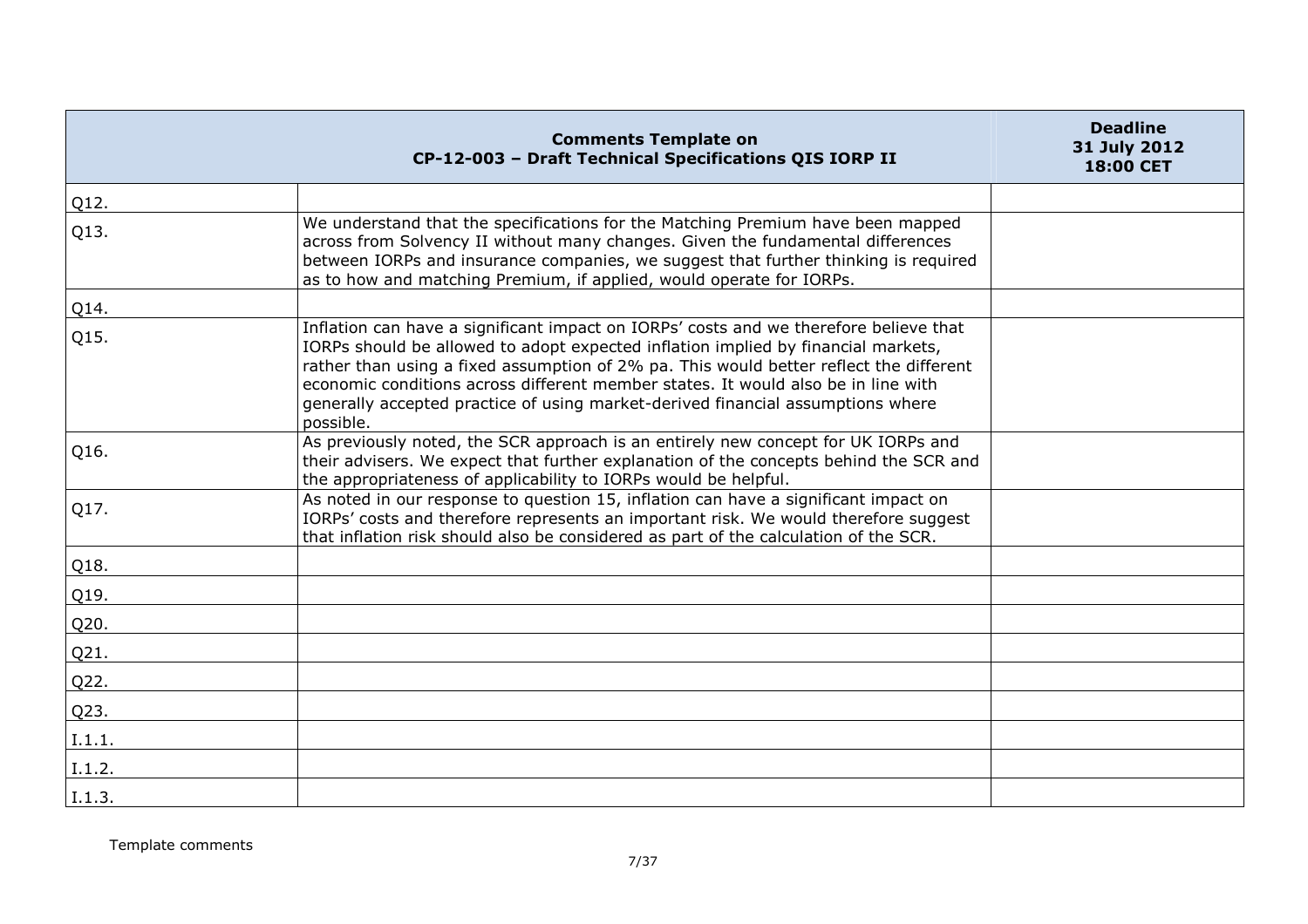|         | <b>Comments Template on</b><br>CP-12-003 - Draft Technical Specifications QIS IORP II | <b>Deadline</b><br>31 July 2012<br>18:00 CET |
|---------|---------------------------------------------------------------------------------------|----------------------------------------------|
| I.1.4.  |                                                                                       |                                              |
| 1.1.5.  |                                                                                       |                                              |
| I.2.1.  |                                                                                       |                                              |
| I.2.2.  |                                                                                       |                                              |
| I.2.3.  |                                                                                       |                                              |
| I.2.4.  |                                                                                       |                                              |
| I.2.5.  |                                                                                       |                                              |
| I.2.6.  |                                                                                       |                                              |
| I.3.1.  |                                                                                       |                                              |
| I.3.2.  |                                                                                       |                                              |
| I.4.1.  |                                                                                       |                                              |
| I.4.2.  |                                                                                       |                                              |
| I.4.3.  |                                                                                       |                                              |
| I.4.4.  |                                                                                       |                                              |
| I.4.5.  |                                                                                       |                                              |
| I.4.6.  |                                                                                       |                                              |
| I.4.7.  |                                                                                       |                                              |
| I.4.8.  |                                                                                       |                                              |
| I.4.9.  |                                                                                       |                                              |
| I.4.10. |                                                                                       |                                              |
| I.4.11. |                                                                                       |                                              |
| I.4.12. |                                                                                       |                                              |
| I.4.13. |                                                                                       |                                              |

Template comments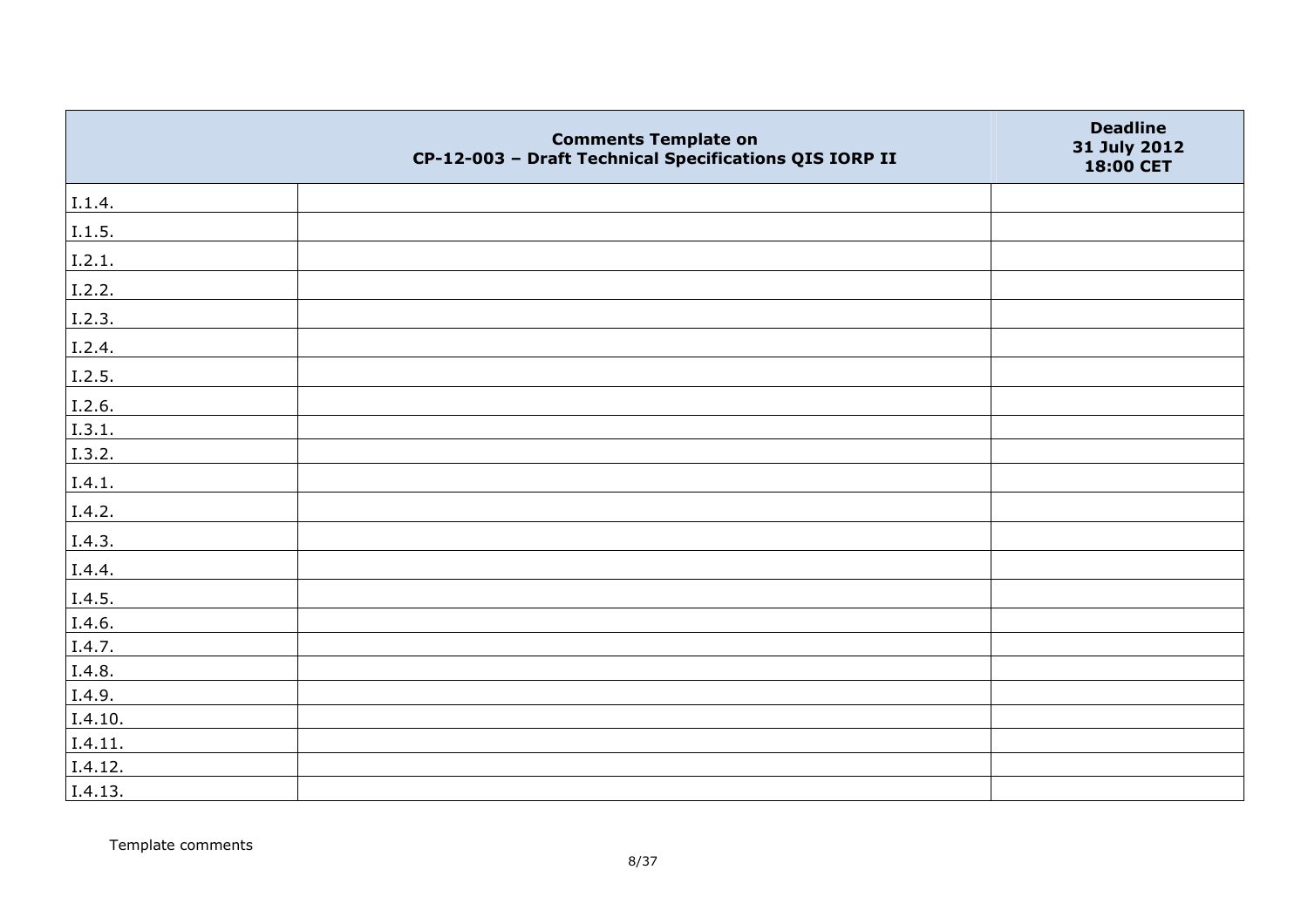|         | <b>Comments Template on</b><br>CP-12-003 - Draft Technical Specifications QIS IORP II | <b>Deadline</b><br>31 July 2012<br>18:00 CET |
|---------|---------------------------------------------------------------------------------------|----------------------------------------------|
| I.4.14. |                                                                                       |                                              |
| I.4.15. |                                                                                       |                                              |
| I.4.16. |                                                                                       |                                              |
| I.4.17. |                                                                                       |                                              |
| I.4.18. |                                                                                       |                                              |
| I.4.19. |                                                                                       |                                              |
| I.4.20. |                                                                                       |                                              |
| I.4.21. |                                                                                       |                                              |
| I.4.22. |                                                                                       |                                              |
| I.5.1.  |                                                                                       |                                              |
| I.5.2.  |                                                                                       |                                              |
| I.5.3.  |                                                                                       |                                              |
| I.5.4.  |                                                                                       |                                              |
| 1.5.5.  |                                                                                       |                                              |
| I.5.6.  |                                                                                       |                                              |
| I.5.7.  |                                                                                       |                                              |
| I.5.8.  |                                                                                       |                                              |
| I.6.1.  |                                                                                       |                                              |
| I.6.2.  |                                                                                       |                                              |
| I.6.3.  |                                                                                       |                                              |
| I.7.1.  |                                                                                       |                                              |
| I.7.2.  |                                                                                       |                                              |
| I.7.3.  |                                                                                       |                                              |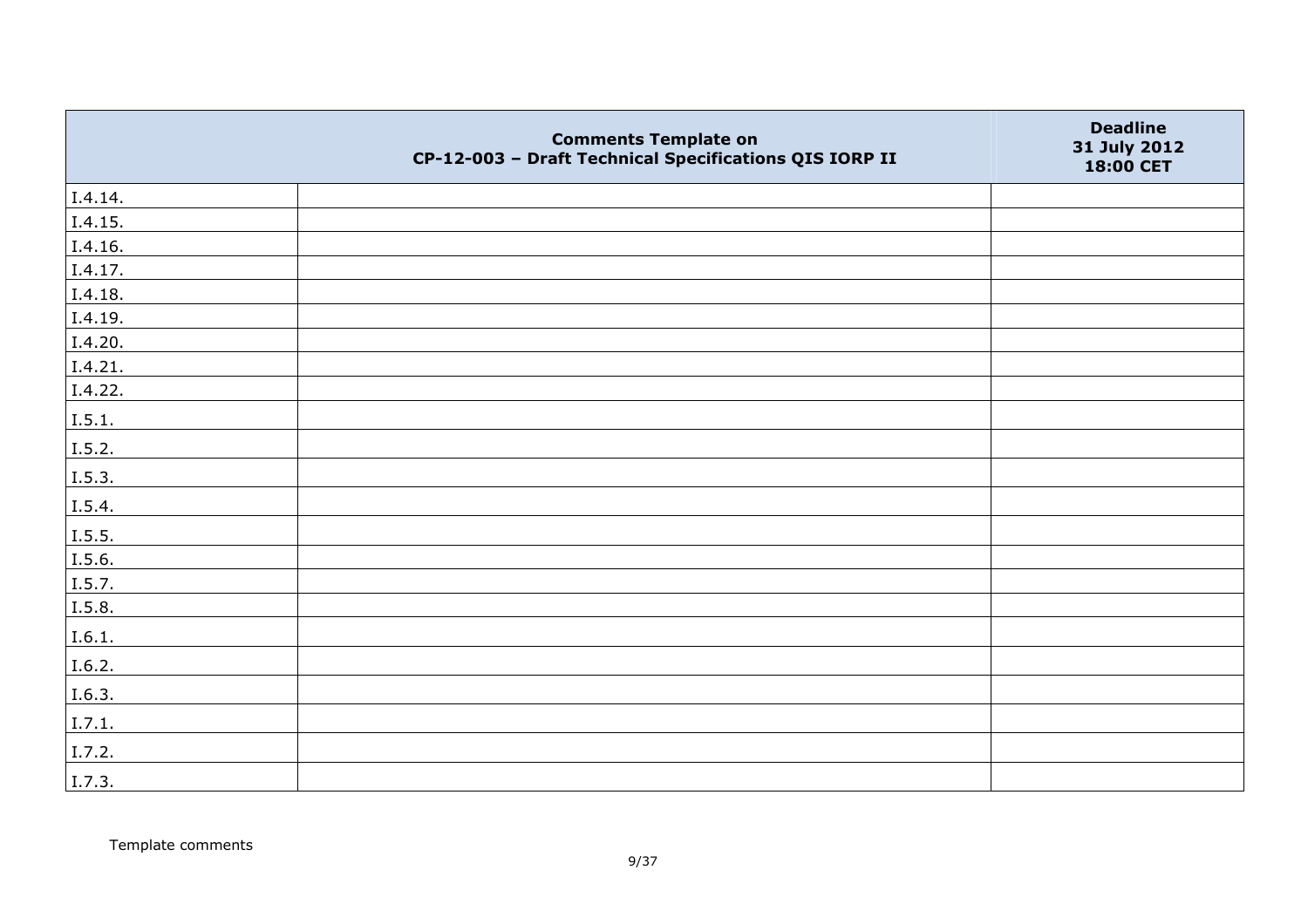|          | <b>Comments Template on</b><br>CP-12-003 - Draft Technical Specifications QIS IORP II | <b>Deadline</b><br>31 July 2012<br>18:00 CET |
|----------|---------------------------------------------------------------------------------------|----------------------------------------------|
| I.7.4.   |                                                                                       |                                              |
| I.7.5.   |                                                                                       |                                              |
| I.8.1.   |                                                                                       |                                              |
| I.8.2.   |                                                                                       |                                              |
| I.8.3.   |                                                                                       |                                              |
| I.8.4.   |                                                                                       |                                              |
| I.8.5.   |                                                                                       |                                              |
| I.8.6.   |                                                                                       |                                              |
| I.9.1.   |                                                                                       |                                              |
| I.9.2.   |                                                                                       |                                              |
| I.9.3.   |                                                                                       |                                              |
| I.10.1.  |                                                                                       |                                              |
| I.10.2.  |                                                                                       |                                              |
| I.10.3.  |                                                                                       |                                              |
| I.10.4   |                                                                                       |                                              |
| I.11.1   |                                                                                       |                                              |
| HBS.1.1. |                                                                                       |                                              |
| HBS.2.1. |                                                                                       |                                              |
| HBS.2.2. |                                                                                       |                                              |
| HBS.2.3. |                                                                                       |                                              |
| HBS.2.4. |                                                                                       |                                              |
| HBS.2.5. |                                                                                       |                                              |
| HBS.2.6. |                                                                                       |                                              |

Template comments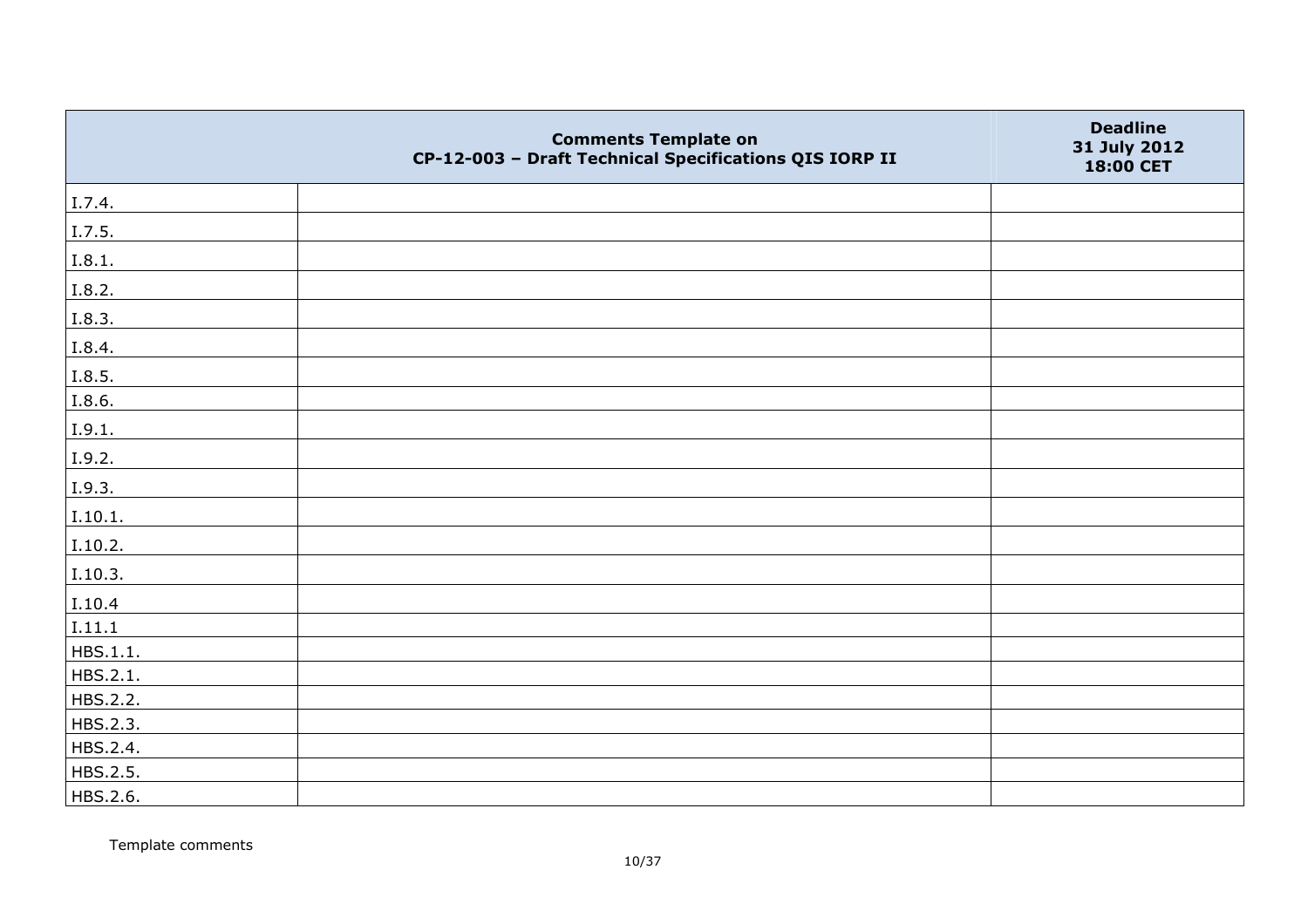|           | <b>Comments Template on</b><br>CP-12-003 - Draft Technical Specifications QIS IORP II | <b>Deadline</b><br>31 July 2012<br>18:00 CET |
|-----------|---------------------------------------------------------------------------------------|----------------------------------------------|
| HBS.2.7.  |                                                                                       |                                              |
| HBS.2.8.  |                                                                                       |                                              |
| HBS.3.1.  |                                                                                       |                                              |
| HBS.3.2.  |                                                                                       |                                              |
| HBS.3.3.  |                                                                                       |                                              |
| HBS.3.4.  |                                                                                       |                                              |
| HBS.3.5.  |                                                                                       |                                              |
| HBS.3.6.  |                                                                                       |                                              |
| HBS.3.7.  |                                                                                       |                                              |
| HBS.3.8.  |                                                                                       |                                              |
| HBS.3.9.  |                                                                                       |                                              |
| HBS.3.10. |                                                                                       |                                              |
| HBS.3.11. |                                                                                       |                                              |
| HBS.3.12. |                                                                                       |                                              |
| HBS.3.13. |                                                                                       |                                              |
| HBS.3.14. |                                                                                       |                                              |
| HBS.3.15. |                                                                                       |                                              |
| HBS.3.16. |                                                                                       |                                              |
| HBS.3.17. |                                                                                       |                                              |
| HBS.3.18. |                                                                                       |                                              |
| HBS.3.19. |                                                                                       |                                              |
| HBS.3.20. |                                                                                       |                                              |
| HBS.3.21. |                                                                                       |                                              |
| HBS.3.22. |                                                                                       |                                              |
| HBS.3.23. |                                                                                       |                                              |
| HBS.3.24. |                                                                                       |                                              |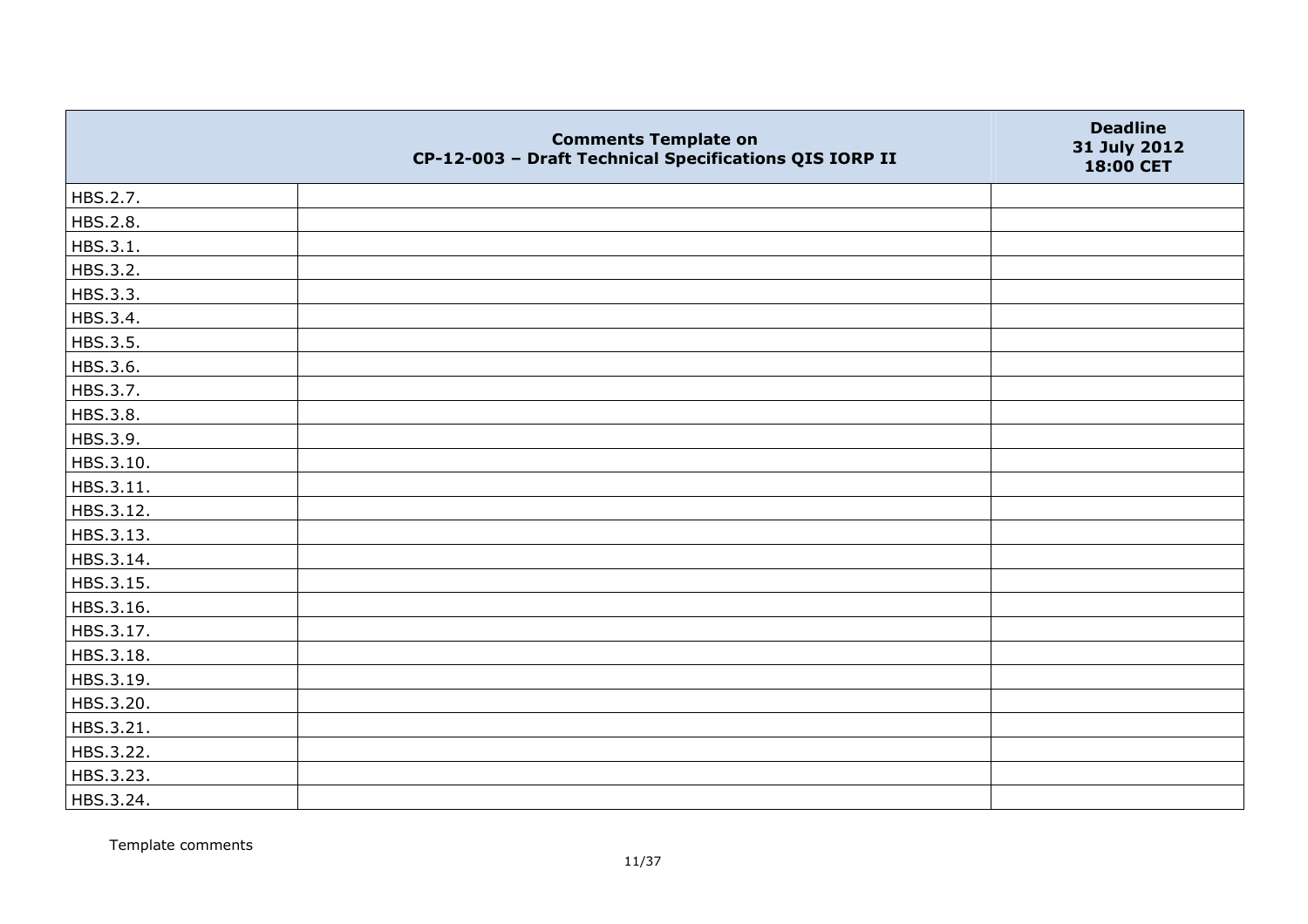|           | <b>Comments Template on</b><br>CP-12-003 - Draft Technical Specifications QIS IORP II | <b>Deadline</b><br>31 July 2012<br>18:00 CET |
|-----------|---------------------------------------------------------------------------------------|----------------------------------------------|
| HBS.3.25. |                                                                                       |                                              |
| HBS.3.26. |                                                                                       |                                              |
| HBS.3.27. |                                                                                       |                                              |
| HBS.3.28. |                                                                                       |                                              |
| HBS.3.29. |                                                                                       |                                              |
| HBS.4.1.  |                                                                                       |                                              |
| HBS.4.2.  |                                                                                       |                                              |
| HBS.4.3.  |                                                                                       |                                              |
| HBS.4.4.  |                                                                                       |                                              |
| HBS.4.5.  |                                                                                       |                                              |
| HBS.4.6.  |                                                                                       |                                              |
| HBS.4.7.  |                                                                                       |                                              |
| HBS.4.8.  |                                                                                       |                                              |
| HBS.4.9.  |                                                                                       |                                              |
| HBS.4.10. |                                                                                       |                                              |
| HBS.4.11. |                                                                                       |                                              |
| HBS.4.12. |                                                                                       |                                              |
| HBS.4.13. |                                                                                       |                                              |
| HBS.4.14. |                                                                                       |                                              |
| HBS.4.15. |                                                                                       |                                              |
| HBS.4.16. |                                                                                       |                                              |
| HBS.4.17. |                                                                                       |                                              |
| HBS.4.18. |                                                                                       |                                              |
| HBS.4.19. |                                                                                       |                                              |
| HBS.4.20. |                                                                                       |                                              |
| HBS.4.21. |                                                                                       |                                              |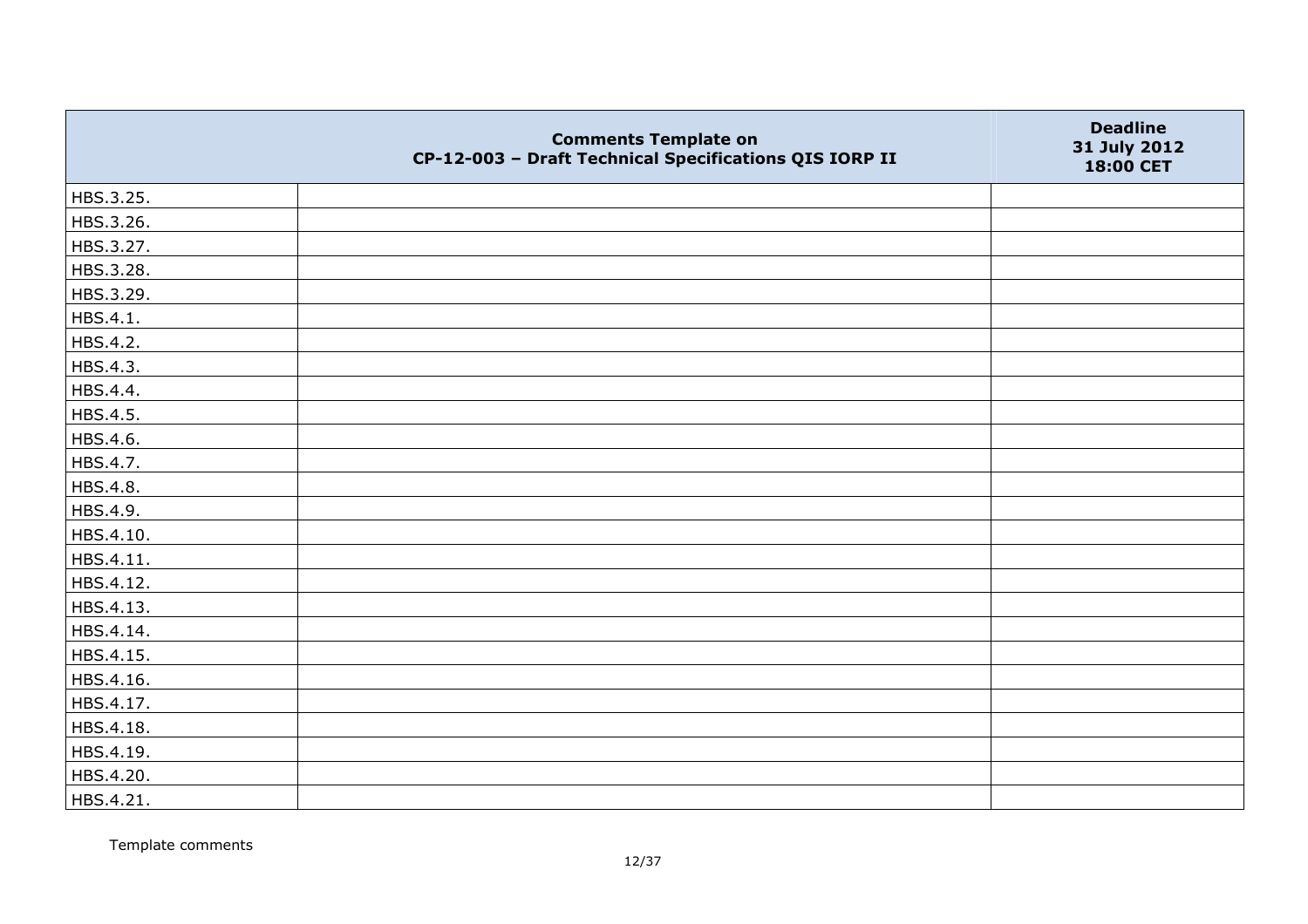|           | <b>Comments Template on</b><br>CP-12-003 - Draft Technical Specifications QIS IORP II | <b>Deadline</b><br>31 July 2012<br>18:00 CET |
|-----------|---------------------------------------------------------------------------------------|----------------------------------------------|
| HBS.4.22. |                                                                                       |                                              |
| HBS.4.23. |                                                                                       |                                              |
| HBS.4.24. |                                                                                       |                                              |
| HBS.4.25. |                                                                                       |                                              |
| HBS.4.26. |                                                                                       |                                              |
| HBS.4.27. |                                                                                       |                                              |
| HBS.4.28. |                                                                                       |                                              |
| HBS.4.29. |                                                                                       |                                              |
| HBS.4.30. |                                                                                       |                                              |
| HBS.4.31. |                                                                                       |                                              |
| HBS.4.32. |                                                                                       |                                              |
| HBS.4.33. |                                                                                       |                                              |
| HBS.4.34. |                                                                                       |                                              |
| HBS.4.35. |                                                                                       |                                              |
| HBS.4.36. |                                                                                       |                                              |
| HBS.4.37. |                                                                                       |                                              |
| HBS.4.38. |                                                                                       |                                              |
| HBS.4.39. |                                                                                       |                                              |
| HBS.4.40. |                                                                                       |                                              |
| HBS.4.41. |                                                                                       |                                              |
| HBS.4.42. |                                                                                       |                                              |
| HBS.4.43. |                                                                                       |                                              |
| HBS.4.44. |                                                                                       |                                              |
| HBS.4.45. |                                                                                       |                                              |
| HBS.4.46. |                                                                                       |                                              |
| HBS.4.47. |                                                                                       |                                              |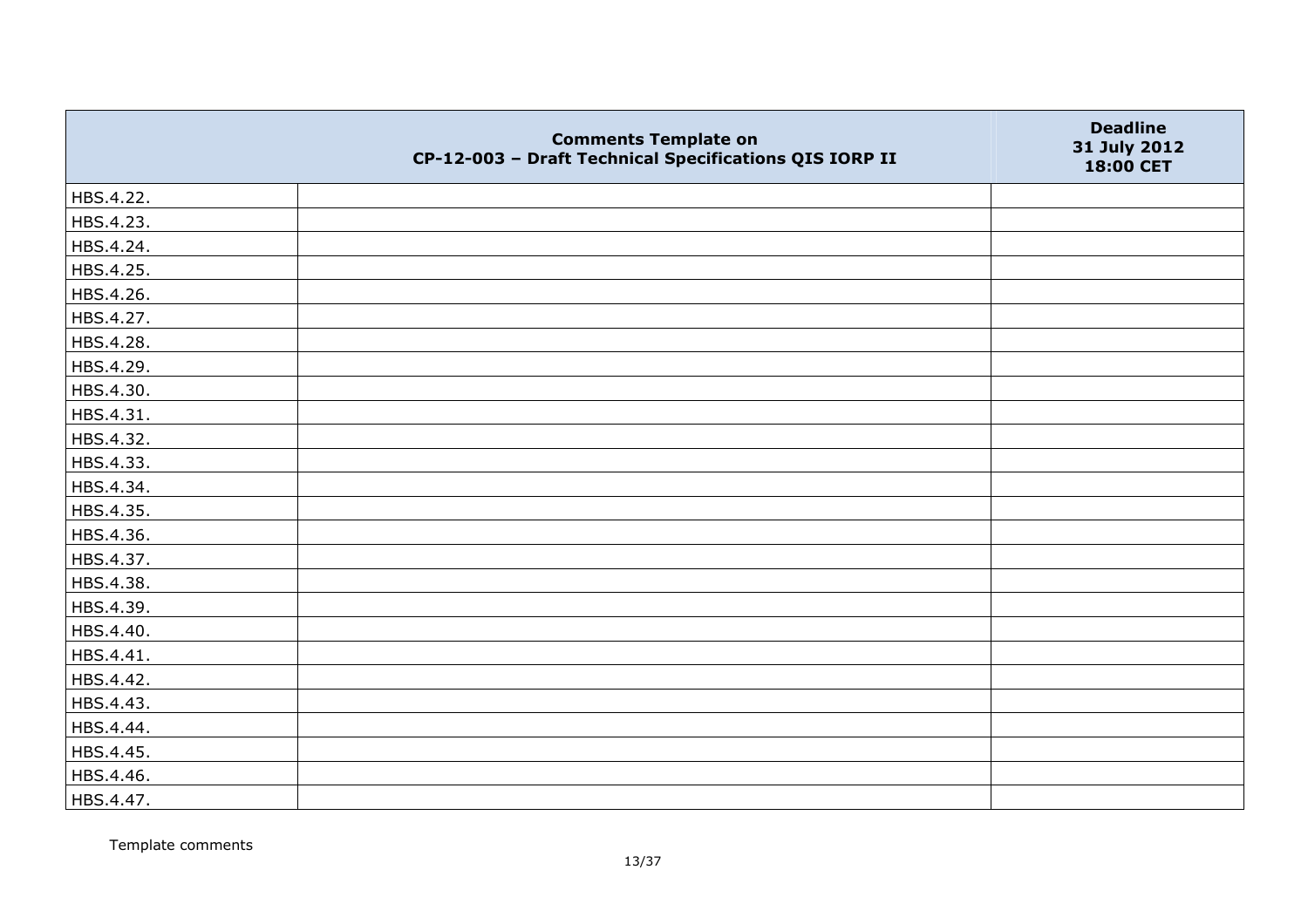|           | <b>Comments Template on</b><br>CP-12-003 - Draft Technical Specifications QIS IORP II | <b>Deadline</b><br>31 July 2012<br>18:00 CET |
|-----------|---------------------------------------------------------------------------------------|----------------------------------------------|
| HBS.4.48. |                                                                                       |                                              |
| HBS.4.49. |                                                                                       |                                              |
| HBS.4.50. |                                                                                       |                                              |
| HBS.4.51. |                                                                                       |                                              |
| HBS.4.52. |                                                                                       |                                              |
| HBS.4.53. |                                                                                       |                                              |
| HBS.4.54. |                                                                                       |                                              |
| HBS.4.55. |                                                                                       |                                              |
| HBS.4.56. |                                                                                       |                                              |
| HBS.4.57. |                                                                                       |                                              |
| HBS.4.58. |                                                                                       |                                              |
| HBS.4.59. |                                                                                       |                                              |
| HBS.4.60. |                                                                                       |                                              |
| HBS.4.61. |                                                                                       |                                              |
| HBS.5.1.  |                                                                                       |                                              |
| HBS.5.2.  |                                                                                       |                                              |
| HBS.5.3.  |                                                                                       |                                              |
| HBS.5.4.  |                                                                                       |                                              |
| HBS.5.5.  |                                                                                       |                                              |
| HBS.6.1.  |                                                                                       |                                              |
| HBS.6.2.  |                                                                                       |                                              |
| HBS.6.3.  |                                                                                       |                                              |
| HBS.6.4.  |                                                                                       |                                              |
| HBS.6.5.  |                                                                                       |                                              |
| HBS.6.6.  |                                                                                       |                                              |
| HBS.6.7.  |                                                                                       |                                              |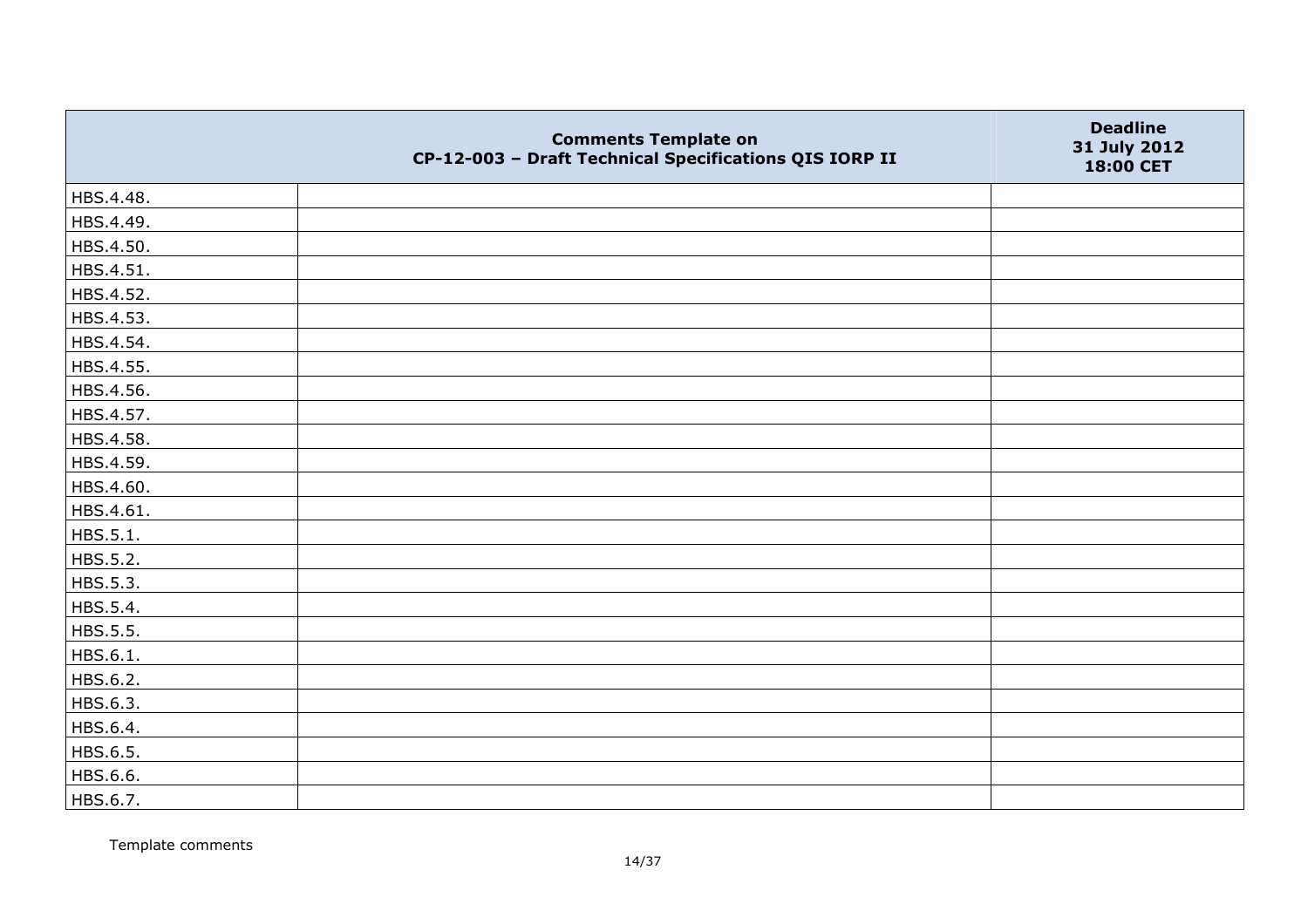|           | <b>Comments Template on</b><br>CP-12-003 - Draft Technical Specifications QIS IORP II | <b>Deadline</b><br>31 July 2012<br>18:00 CET |
|-----------|---------------------------------------------------------------------------------------|----------------------------------------------|
| HBS.6.8.  |                                                                                       |                                              |
| HBS.6.9.  |                                                                                       |                                              |
| HBS.6.10. |                                                                                       |                                              |
| HBS.6.11. |                                                                                       |                                              |
| HBS.6.12. |                                                                                       |                                              |
| HBS.6.13. |                                                                                       |                                              |
| HBS.6.14. |                                                                                       |                                              |
| HBS.6.15. |                                                                                       |                                              |
| HBS.6.16. |                                                                                       |                                              |
| HBS.6.17. |                                                                                       |                                              |
| HBS.6.18. |                                                                                       |                                              |
| HBS.6.19. |                                                                                       |                                              |
| HBS.6.20. |                                                                                       |                                              |
| HBS.6.21. |                                                                                       |                                              |
| HBS.6.22. |                                                                                       |                                              |
| HBS.6.23. |                                                                                       |                                              |
| HBS.6.24. |                                                                                       |                                              |
| HBS.6.25. |                                                                                       |                                              |
| HBS.6.26. |                                                                                       |                                              |
| HBS.6.27. |                                                                                       |                                              |
| HBS.6.28. |                                                                                       |                                              |
| HBS.6.29. |                                                                                       |                                              |
| HBS.6.30. |                                                                                       |                                              |
| HBS.6.31. |                                                                                       |                                              |
| HBS.6.32. |                                                                                       |                                              |
| HBS.6.33. |                                                                                       |                                              |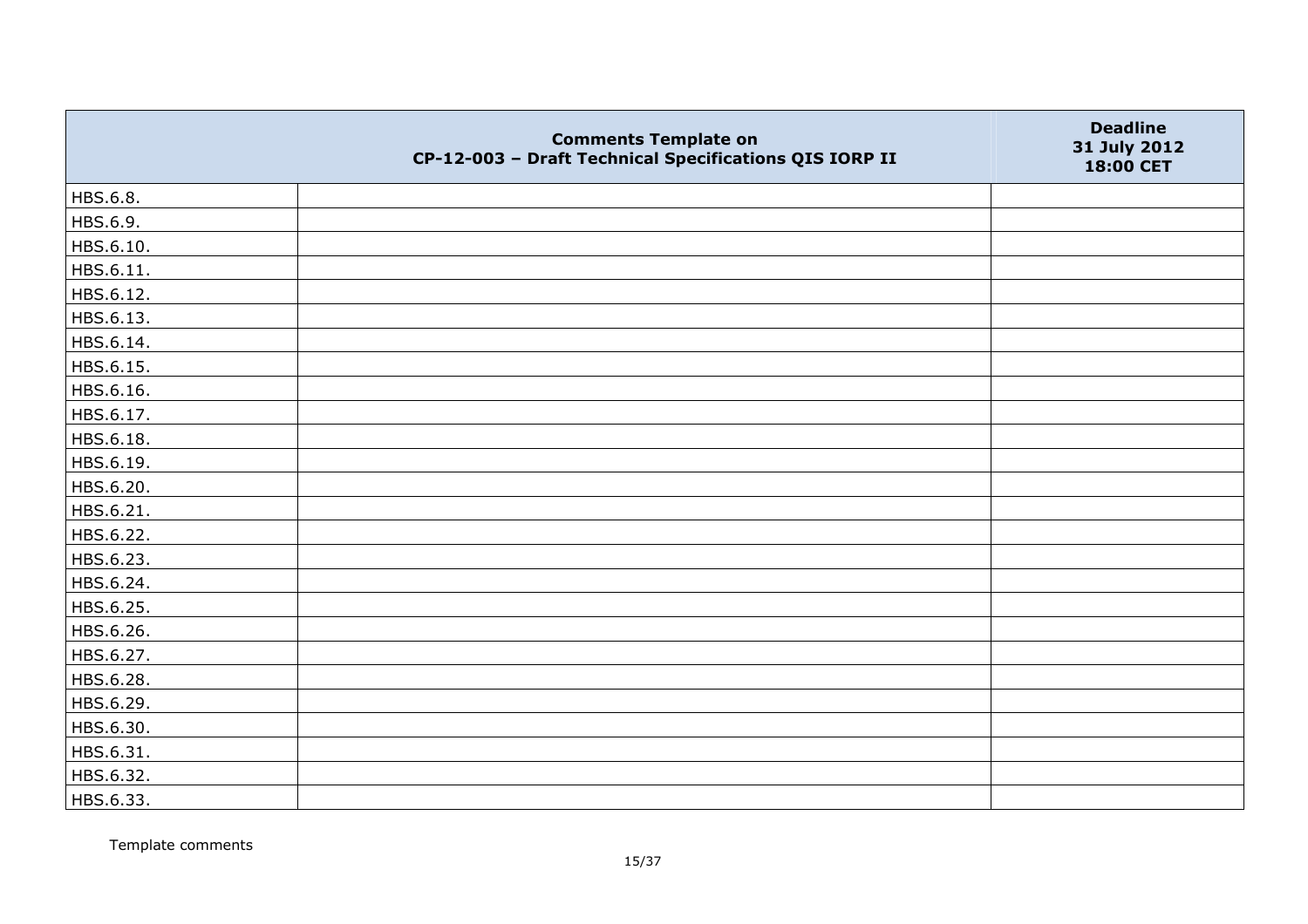|           | <b>Comments Template on</b><br>CP-12-003 - Draft Technical Specifications QIS IORP II | <b>Deadline</b><br>31 July 2012<br>18:00 CET |
|-----------|---------------------------------------------------------------------------------------|----------------------------------------------|
| HBS.6.34. |                                                                                       |                                              |
| HBS.6.35. |                                                                                       |                                              |
| HBS.6.36. |                                                                                       |                                              |
| HBS.6.37. |                                                                                       |                                              |
| HBS.6.38. |                                                                                       |                                              |
| HBS.6.39. |                                                                                       |                                              |
| HBS.6.40. |                                                                                       |                                              |
| HBS.6.41. |                                                                                       |                                              |
| HBS.6.42. |                                                                                       |                                              |
| HBS.6.43. |                                                                                       |                                              |
| HBS.6.44. |                                                                                       |                                              |
| HBS.6.45. |                                                                                       |                                              |
| HBS.6.46. |                                                                                       |                                              |
| HBS.6.47. |                                                                                       |                                              |
| HBS.6.48. |                                                                                       |                                              |
| HBS.6.49. |                                                                                       |                                              |
| HBS.6.50. |                                                                                       |                                              |
| HBS.6.51. |                                                                                       |                                              |
| HBS.6.52. |                                                                                       |                                              |
| HBS.6.53. |                                                                                       |                                              |
| HBS.6.54. |                                                                                       |                                              |
| HBS.6.55. |                                                                                       |                                              |
| HBS.6.56. |                                                                                       |                                              |
| HBS.6.57. |                                                                                       |                                              |
| HBS.6.58. |                                                                                       |                                              |
| HBS.6.59. |                                                                                       |                                              |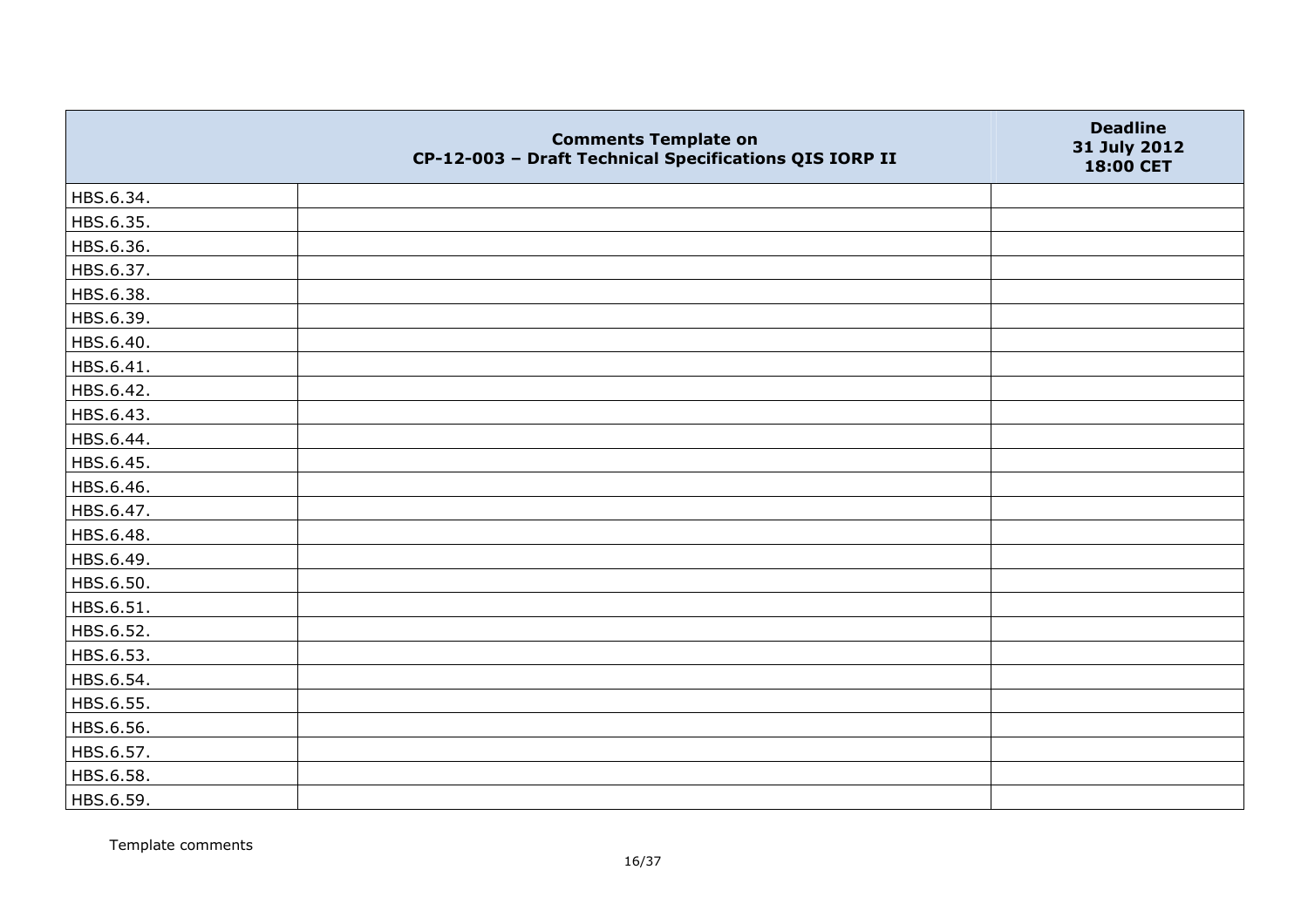|           | <b>Comments Template on</b><br>CP-12-003 - Draft Technical Specifications QIS IORP II | <b>Deadline</b><br>31 July 2012<br>18:00 CET |
|-----------|---------------------------------------------------------------------------------------|----------------------------------------------|
| HBS.6.60. |                                                                                       |                                              |
| HBS.6.61. |                                                                                       |                                              |
| HBS.6.62. |                                                                                       |                                              |
| HBS.6.63. |                                                                                       |                                              |
| HBS.6.64. |                                                                                       |                                              |
| HBS.6.65. |                                                                                       |                                              |
| HBS.6.66. |                                                                                       |                                              |
| HBS.6.67. |                                                                                       |                                              |
| HBS.6.68. |                                                                                       |                                              |
| HBS.6.69. |                                                                                       |                                              |
| HBS.6.70. |                                                                                       |                                              |
| HBS.6.71. |                                                                                       |                                              |
| HBS.6.72. |                                                                                       |                                              |
| HBS.6.73. |                                                                                       |                                              |
| HBS.6.74. |                                                                                       |                                              |
| HBS.6.75. |                                                                                       |                                              |
| HBS.6.76. |                                                                                       |                                              |
| HBS.6.77. |                                                                                       |                                              |
| HBS.6.78. |                                                                                       |                                              |
| HBS.6.79. |                                                                                       |                                              |
| HBS.6.80. |                                                                                       |                                              |
| HBS.6.81. |                                                                                       |                                              |
| HBS.6.82. |                                                                                       |                                              |
| HBS.6.83. |                                                                                       |                                              |
| HBS.6.84. |                                                                                       |                                              |
| HBS.6.85. |                                                                                       |                                              |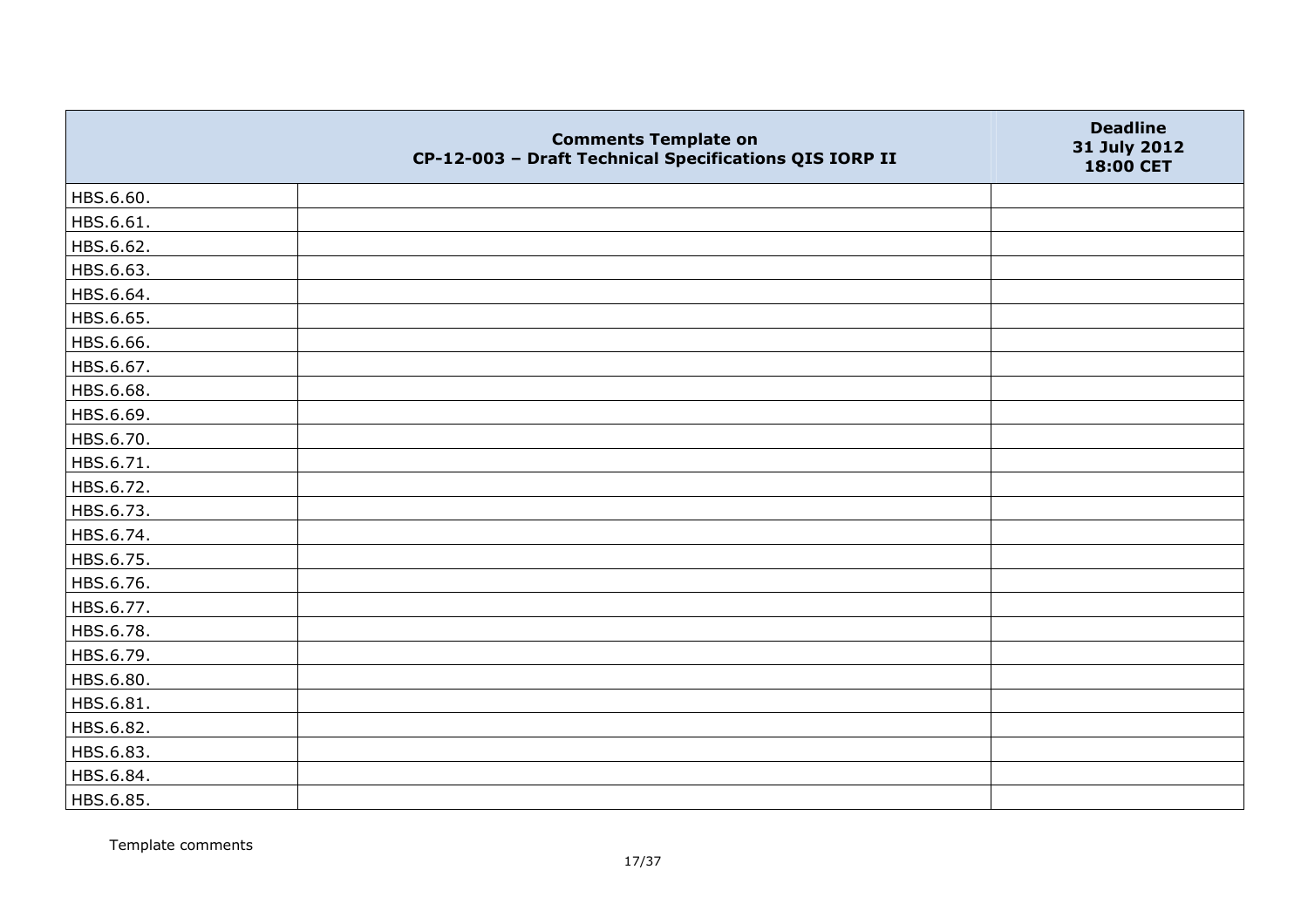|           | <b>Comments Template on</b><br>CP-12-003 - Draft Technical Specifications QIS IORP II | <b>Deadline</b><br>31 July 2012<br>18:00 CET |
|-----------|---------------------------------------------------------------------------------------|----------------------------------------------|
| HBS.6.86. |                                                                                       |                                              |
| HBS.6.87. |                                                                                       |                                              |
| HBS.6.88. |                                                                                       |                                              |
| HBS.6.89. |                                                                                       |                                              |
| HBS.6.90. |                                                                                       |                                              |
| HBS.7.1.  |                                                                                       |                                              |
| HBS.7.2.  |                                                                                       |                                              |
| HBS.7.3.  |                                                                                       |                                              |
| HBS.7.4.  |                                                                                       |                                              |
| HBS.7.5.  |                                                                                       |                                              |
| HBS.7.6.  |                                                                                       |                                              |
| HBS.7.7.  |                                                                                       |                                              |
| HBS.7.8.  |                                                                                       |                                              |
| HBS.7.9.  |                                                                                       |                                              |
| HBS.7.10. |                                                                                       |                                              |
| HBS.7.11. |                                                                                       |                                              |
| HBS.7.12. |                                                                                       |                                              |
| HBS.7.13. |                                                                                       |                                              |
| HBS.7.14. |                                                                                       |                                              |
| HBS.7.15. |                                                                                       |                                              |
| HBS.7.16. |                                                                                       |                                              |
| HBS.7.17. |                                                                                       |                                              |
| HBS.7.18. |                                                                                       |                                              |
| HBS.7.19. |                                                                                       |                                              |
| HBS.7.20. |                                                                                       |                                              |
| HBS.7.21. |                                                                                       |                                              |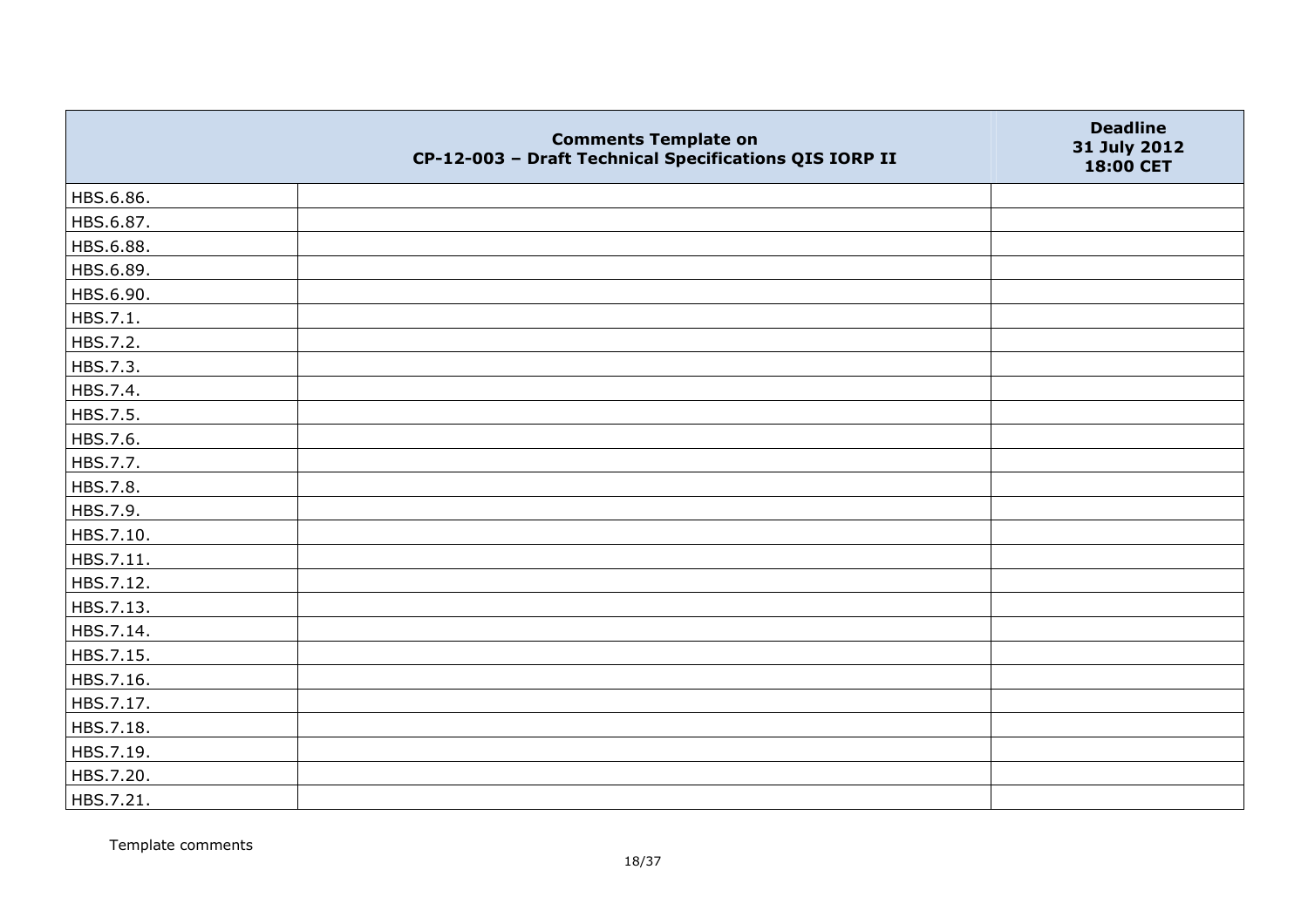|           | <b>Comments Template on</b><br>CP-12-003 - Draft Technical Specifications QIS IORP II | <b>Deadline</b><br>31 July 2012<br>18:00 CET |
|-----------|---------------------------------------------------------------------------------------|----------------------------------------------|
| HBS.7.22. |                                                                                       |                                              |
| HBS.7.23. |                                                                                       |                                              |
| HBS.7.24. |                                                                                       |                                              |
| HBS.7.25. |                                                                                       |                                              |
| HBS.7.26. |                                                                                       |                                              |
| HBS.7.27. |                                                                                       |                                              |
| HBS.7.28. |                                                                                       |                                              |
| HBS.7.29. |                                                                                       |                                              |
| HBS.7.30. |                                                                                       |                                              |
| HBS.7.31. |                                                                                       |                                              |
| HBS.7.32. |                                                                                       |                                              |
| HBS.7.33. |                                                                                       |                                              |
| HBS.7.34. |                                                                                       |                                              |
| HBS.7.35. |                                                                                       |                                              |
| HBS.7.36. |                                                                                       |                                              |
| HBS.7.37. |                                                                                       |                                              |
| HBS.7.38. |                                                                                       |                                              |
| HBS.7.39. |                                                                                       |                                              |
| HBS.7.40. |                                                                                       |                                              |
| HBS.7.41. |                                                                                       |                                              |
| HBS.7.42. |                                                                                       |                                              |
| HBS.8.1.  |                                                                                       |                                              |
| HBS.8.2.  |                                                                                       |                                              |
| HBS.8.3.  |                                                                                       |                                              |
| HBS.8.4.  |                                                                                       |                                              |
| HBS.8.5.  |                                                                                       |                                              |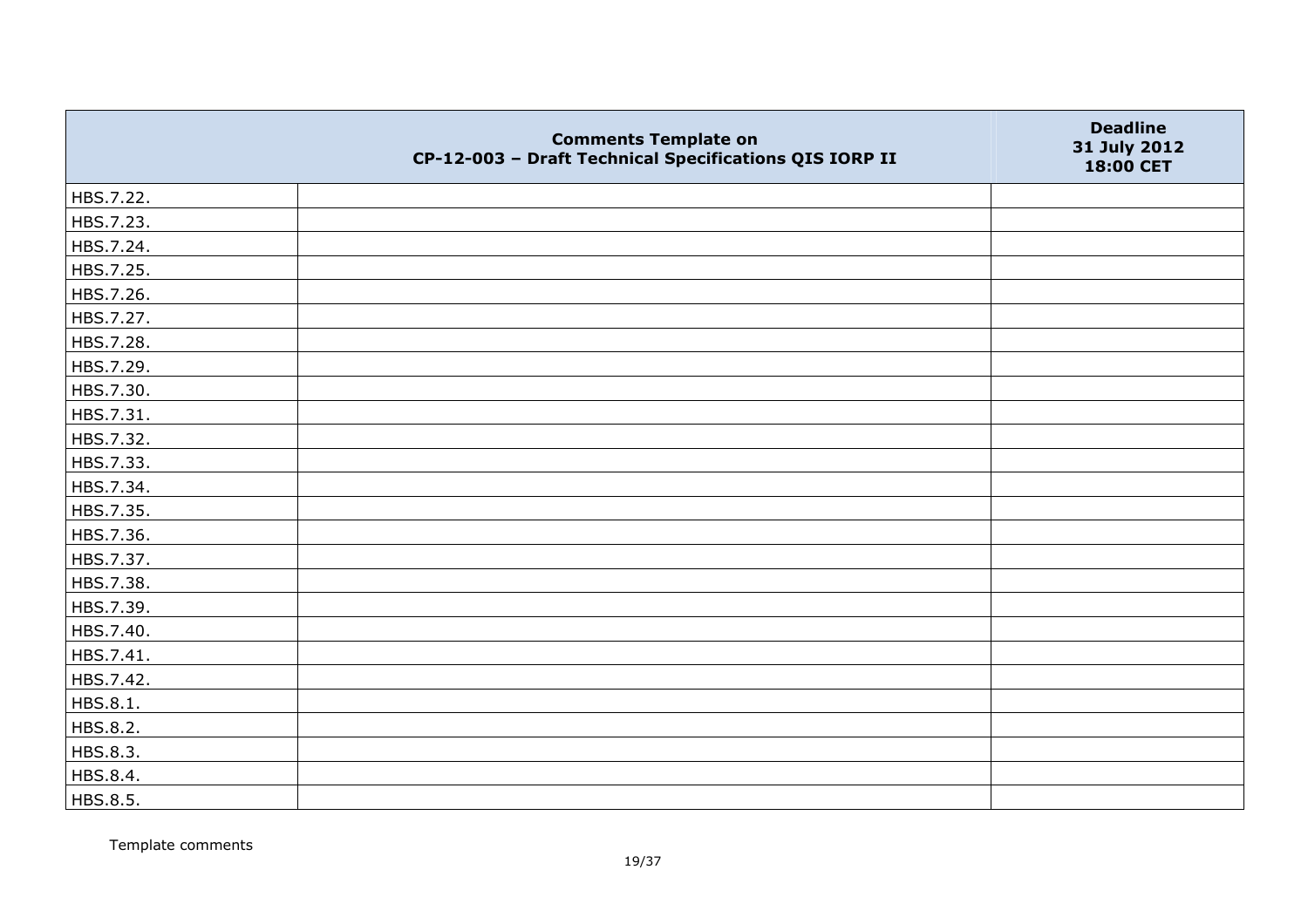|           | <b>Comments Template on</b><br>CP-12-003 - Draft Technical Specifications QIS IORP II | <b>Deadline</b><br>31 July 2012<br>18:00 CET |
|-----------|---------------------------------------------------------------------------------------|----------------------------------------------|
| HBS.8.6.  |                                                                                       |                                              |
| HBS.8.7.  |                                                                                       |                                              |
| HBS.8.8.  |                                                                                       |                                              |
| HBS.8.9.  |                                                                                       |                                              |
| HBS.8.10. |                                                                                       |                                              |
| HBS.8.11. |                                                                                       |                                              |
| HBS.8.12. |                                                                                       |                                              |
| HBS.8.13. |                                                                                       |                                              |
| HBS.8.14. |                                                                                       |                                              |
| HBS.8.15. |                                                                                       |                                              |
| HBS.8.16. |                                                                                       |                                              |
| HBS.8.17. |                                                                                       |                                              |
| HBS.8.18. |                                                                                       |                                              |
| HBS.8.19. |                                                                                       |                                              |
| HBS.8.20. |                                                                                       |                                              |
| HBS.8.21. |                                                                                       |                                              |
| HBS.8.22. |                                                                                       |                                              |
| HBS.8.23. |                                                                                       |                                              |
| HBS.8.24. |                                                                                       |                                              |
| HBS.9.1.  |                                                                                       |                                              |
| HBS.9.2.  |                                                                                       |                                              |
| HBS.9.3.  |                                                                                       |                                              |
| HBS.9.4.  |                                                                                       |                                              |
| HBS.9.5.  |                                                                                       |                                              |
| HBS.9.6.  |                                                                                       |                                              |
| HBS.9.7.  |                                                                                       |                                              |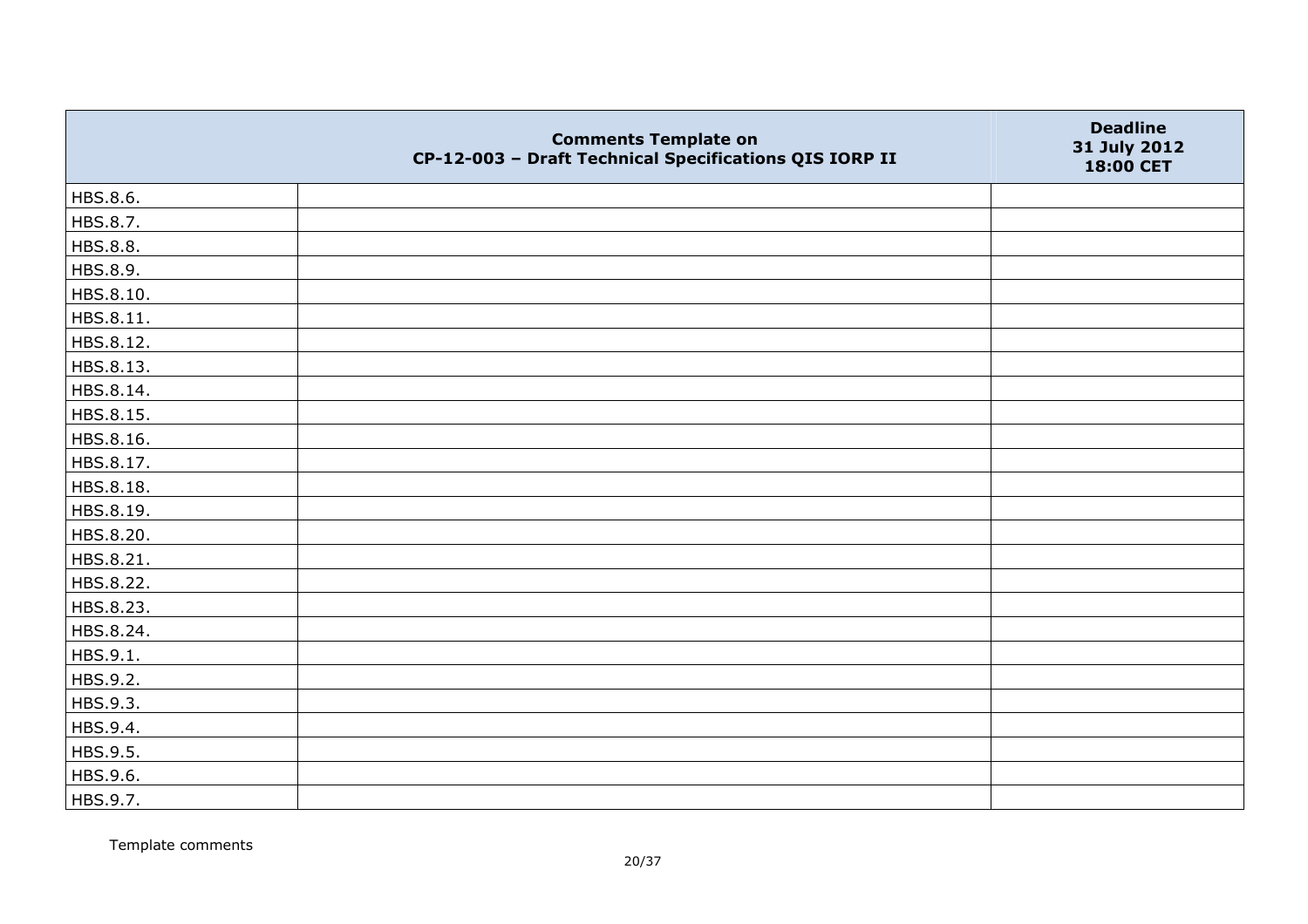|                   | <b>Comments Template on</b><br>CP-12-003 - Draft Technical Specifications QIS IORP II | <b>Deadline</b><br>31 July 2012<br>18:00 CET |
|-------------------|---------------------------------------------------------------------------------------|----------------------------------------------|
| HBS.9.8.          |                                                                                       |                                              |
| HBS.9.9.          |                                                                                       |                                              |
| SCR.1.1.          |                                                                                       |                                              |
| SCR.1.2.          |                                                                                       |                                              |
| SCR.1.3.          |                                                                                       |                                              |
| SCR.1.4.          |                                                                                       |                                              |
| SCR.1.5.          |                                                                                       |                                              |
| SCR.1.6.          |                                                                                       |                                              |
| SCR.1.7.          |                                                                                       |                                              |
| SCR.1.8.          |                                                                                       |                                              |
| SCR.1.9.          |                                                                                       |                                              |
| $ $ SCR.1.10.     |                                                                                       |                                              |
| SCR.1.11.         |                                                                                       |                                              |
| SCR.1.12.         |                                                                                       |                                              |
| SCR.1.13.         |                                                                                       |                                              |
| SCR.1.14.         |                                                                                       |                                              |
| $ $ SCR.1.15.     |                                                                                       |                                              |
| $\vert$ SCR.1.16. |                                                                                       |                                              |
| SCR.1.17.         |                                                                                       |                                              |
| SCR.1.18.         |                                                                                       |                                              |
| SCR.1.19.         |                                                                                       |                                              |
| SCR.1.20.         |                                                                                       |                                              |
| SCR.1.21.         |                                                                                       |                                              |
| SCR.1.22.         |                                                                                       |                                              |
| SCR.1.23.         |                                                                                       |                                              |
| SCR.1.24.         |                                                                                       |                                              |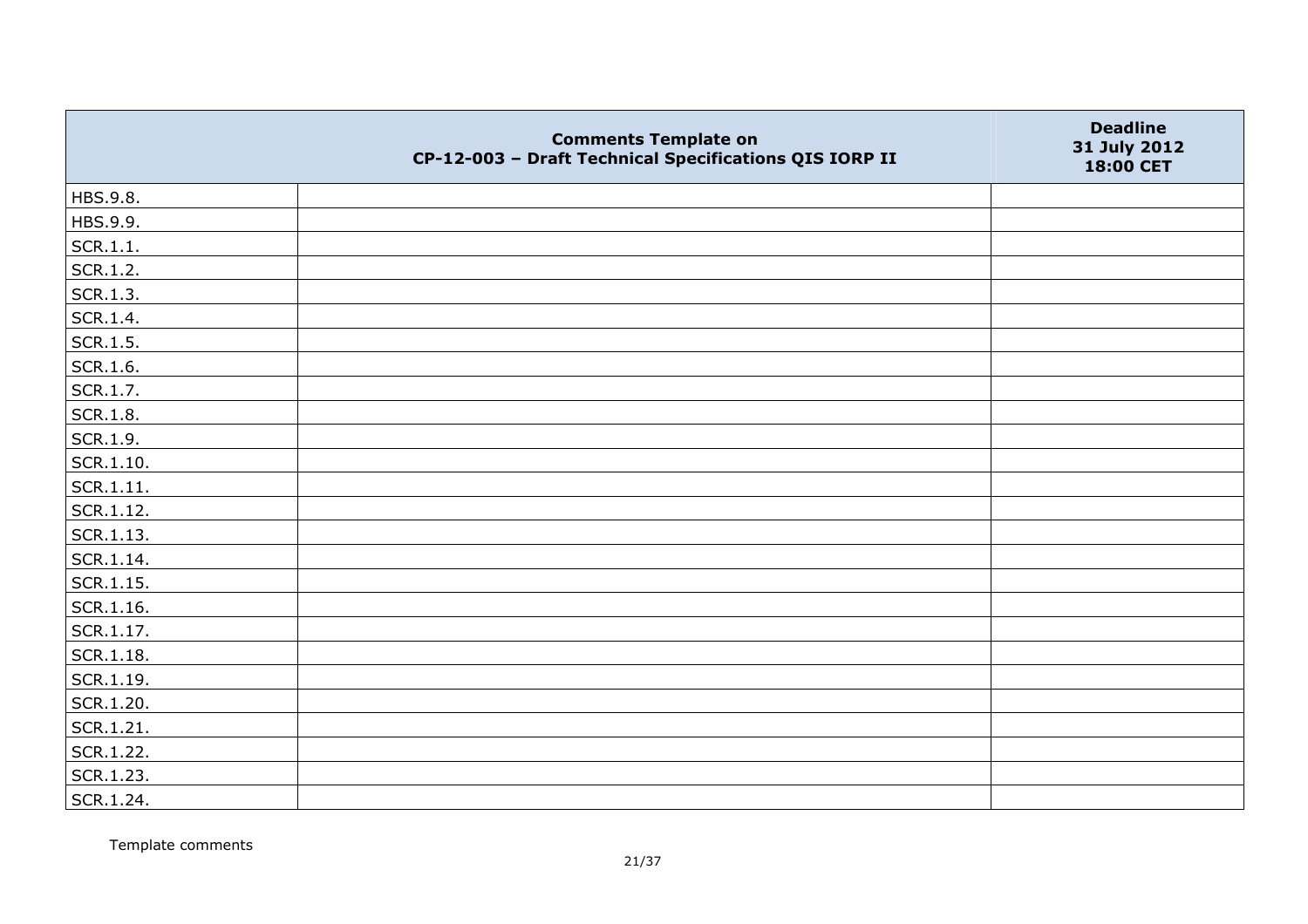|           | <b>Comments Template on</b><br>CP-12-003 - Draft Technical Specifications QIS IORP II | <b>Deadline</b><br>31 July 2012<br>18:00 CET |
|-----------|---------------------------------------------------------------------------------------|----------------------------------------------|
| SCR.1.25. |                                                                                       |                                              |
| SCR.2.1.  |                                                                                       |                                              |
| SCR.2.2.  |                                                                                       |                                              |
| SCR.2.3.  |                                                                                       |                                              |
| SCR.2.4.  |                                                                                       |                                              |
| SCR.2.5.  |                                                                                       |                                              |
| SCR.2.6.  |                                                                                       |                                              |
| SCR.2.7.  |                                                                                       |                                              |
| SCR.2.8.  |                                                                                       |                                              |
| SCR.2.9.  |                                                                                       |                                              |
| SCR.2.10. |                                                                                       |                                              |
| SCR.2.11. |                                                                                       |                                              |
| SCR.2.12. |                                                                                       |                                              |
| SCR.2.13. |                                                                                       |                                              |
| SCR.2.14. |                                                                                       |                                              |
| SCR.2.15. |                                                                                       |                                              |
| SCR.2.16. |                                                                                       |                                              |
| SCR.2.17. |                                                                                       |                                              |
| SCR.2.18. |                                                                                       |                                              |
| SCR.2.19. |                                                                                       |                                              |
| SCR.2.20. |                                                                                       |                                              |
| SCR.2.21. |                                                                                       |                                              |
| SCR.2.22. |                                                                                       |                                              |
| SCR.2.23. |                                                                                       |                                              |
| SCR.2.24. |                                                                                       |                                              |
| SCR.2.25. |                                                                                       |                                              |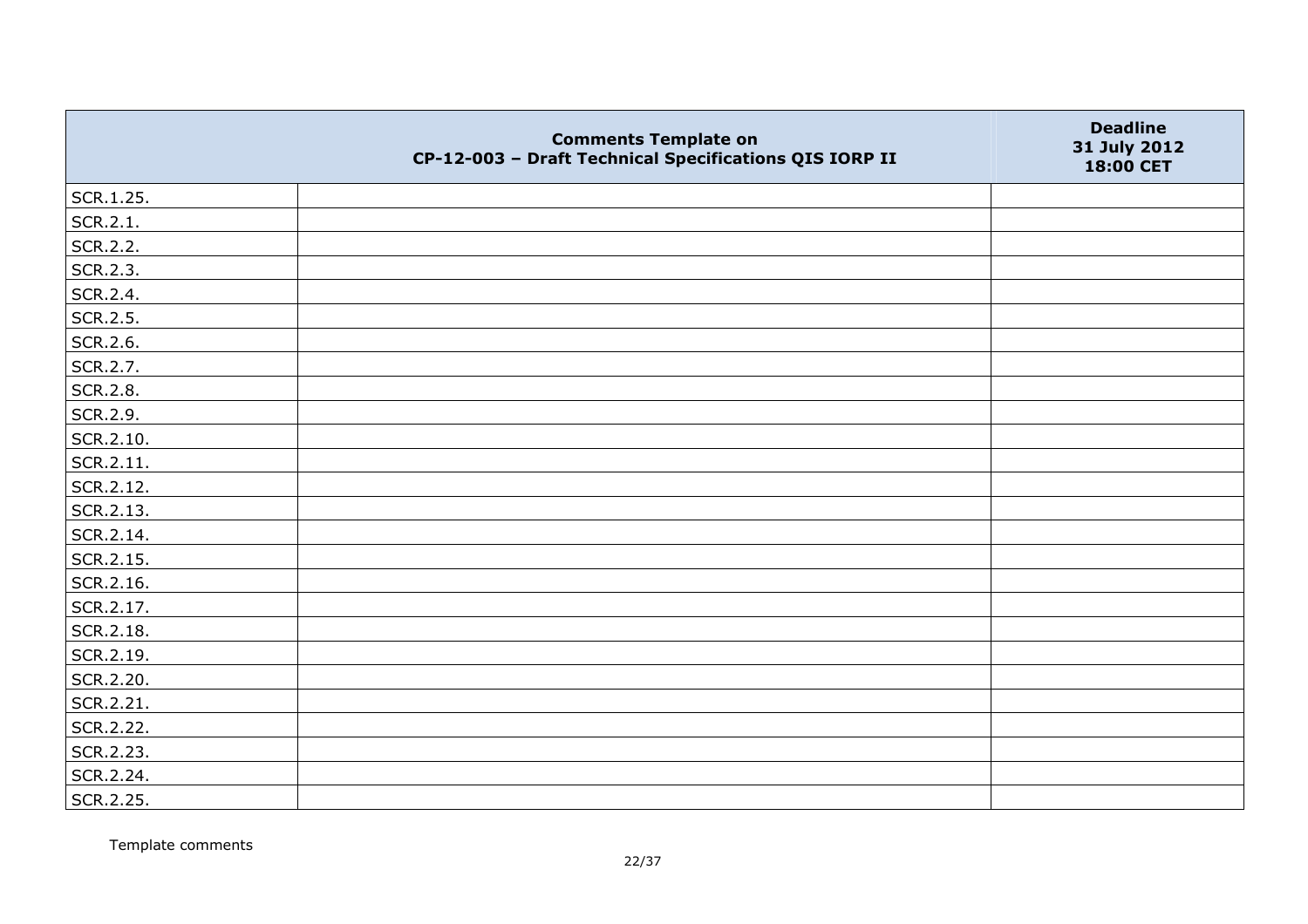|           | <b>Comments Template on</b><br>CP-12-003 - Draft Technical Specifications QIS IORP II | <b>Deadline</b><br>31 July 2012<br>18:00 CET |
|-----------|---------------------------------------------------------------------------------------|----------------------------------------------|
| SCR.2.26. |                                                                                       |                                              |
| SCR.2.27. |                                                                                       |                                              |
| SCR.2.28. |                                                                                       |                                              |
| SCR.2.29. |                                                                                       |                                              |
| SCR.2.30. |                                                                                       |                                              |
| SCR.2.31. |                                                                                       |                                              |
| SCR.2.32. |                                                                                       |                                              |
| SCR.2.33. |                                                                                       |                                              |
| SCR.2.34. |                                                                                       |                                              |
| SCR.2.35. |                                                                                       |                                              |
| SCR.3.1.  |                                                                                       |                                              |
| SCR.3.2.  |                                                                                       |                                              |
| SCR.3.3.  |                                                                                       |                                              |
| SCR.3.4.  |                                                                                       |                                              |
| SCR.3.5.  |                                                                                       |                                              |
| SCR.3.6.  |                                                                                       |                                              |
| SCR.4.1.  |                                                                                       |                                              |
| SCR.4.2.  |                                                                                       |                                              |
| SCR.4.3.  |                                                                                       |                                              |
| SCR.4.4.  |                                                                                       |                                              |
| SCR.5.1.  |                                                                                       |                                              |
| SCR.5.2.  |                                                                                       |                                              |
| SCR.5.3.  |                                                                                       |                                              |
| SCR.5.4.  |                                                                                       |                                              |
| SCR.5.5.  |                                                                                       |                                              |
| SCR.5.6.  |                                                                                       |                                              |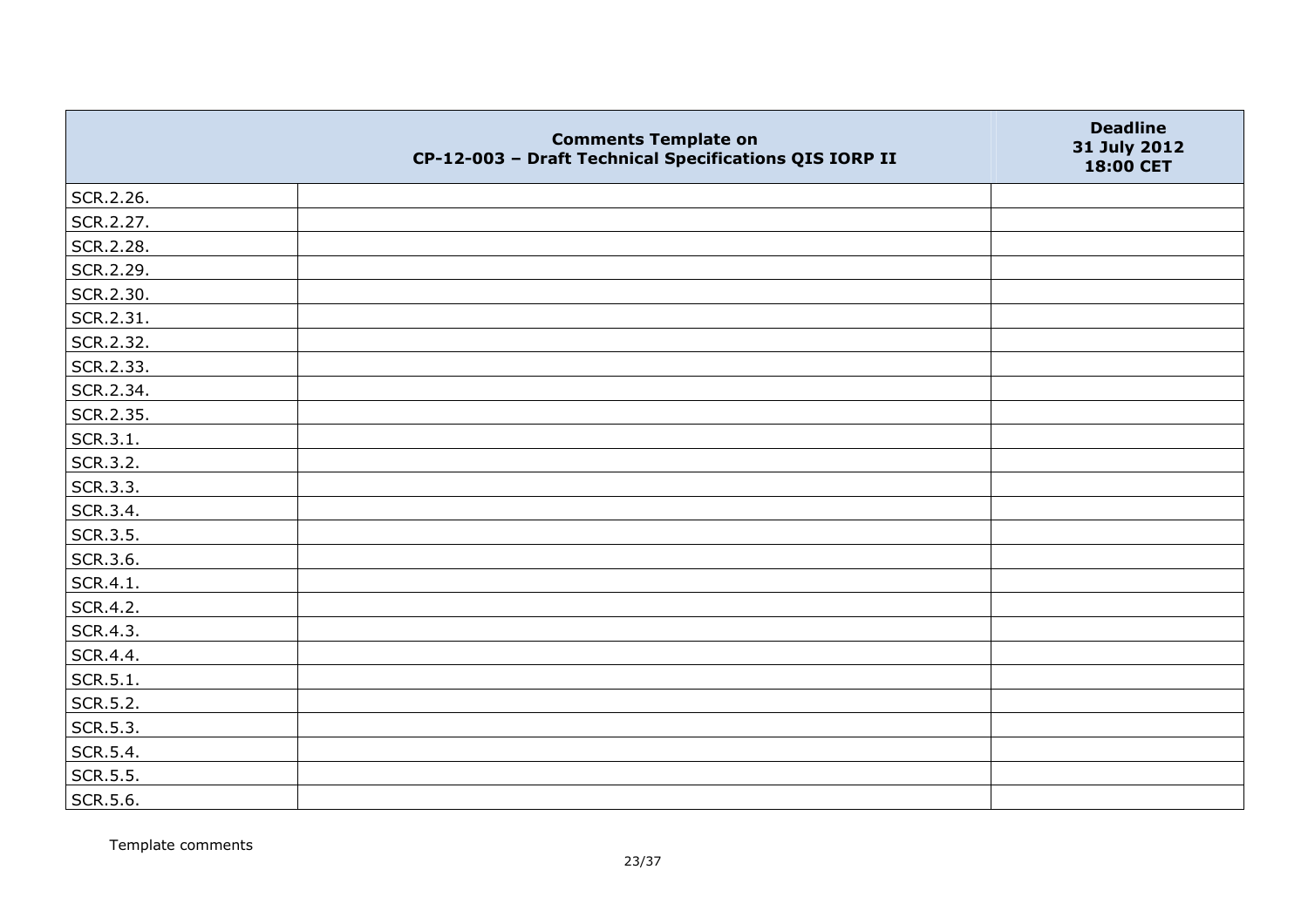|                   | <b>Comments Template on</b><br>CP-12-003 - Draft Technical Specifications QIS IORP II | <b>Deadline</b><br>31 July 2012<br>18:00 CET |
|-------------------|---------------------------------------------------------------------------------------|----------------------------------------------|
| SCR.5.7.          |                                                                                       |                                              |
| SCR.5.8.          |                                                                                       |                                              |
| SCR.5.9.          |                                                                                       |                                              |
| SCR.5.10.         |                                                                                       |                                              |
| $\vert$ SCR.5.11. |                                                                                       |                                              |
| SCR.5.12.         |                                                                                       |                                              |
| SCR.5.13.         |                                                                                       |                                              |
| SCR.5.14.         |                                                                                       |                                              |
| SCR.5.15.         |                                                                                       |                                              |
| SCR.5.16.         |                                                                                       |                                              |
| SCR.5.17.         |                                                                                       |                                              |
| SCR.5.18.         |                                                                                       |                                              |
| SCR.5.19.         |                                                                                       |                                              |
| SCR.5.20.         |                                                                                       |                                              |
| $ $ SCR.5.21.     |                                                                                       |                                              |
| SCR.5.22.         |                                                                                       |                                              |
| SCR.5.23.         |                                                                                       |                                              |
| SCR.5.24.         |                                                                                       |                                              |
| SCR.5.25.         |                                                                                       |                                              |
| SCR.5.26.         |                                                                                       |                                              |
| SCR.5.27.         |                                                                                       |                                              |
| SCR.5.28.         |                                                                                       |                                              |
| SCR.5.29.         |                                                                                       |                                              |
| SCR.5.30.         |                                                                                       |                                              |
| SCR.5.31.         |                                                                                       |                                              |
| SCR.5.32.         |                                                                                       |                                              |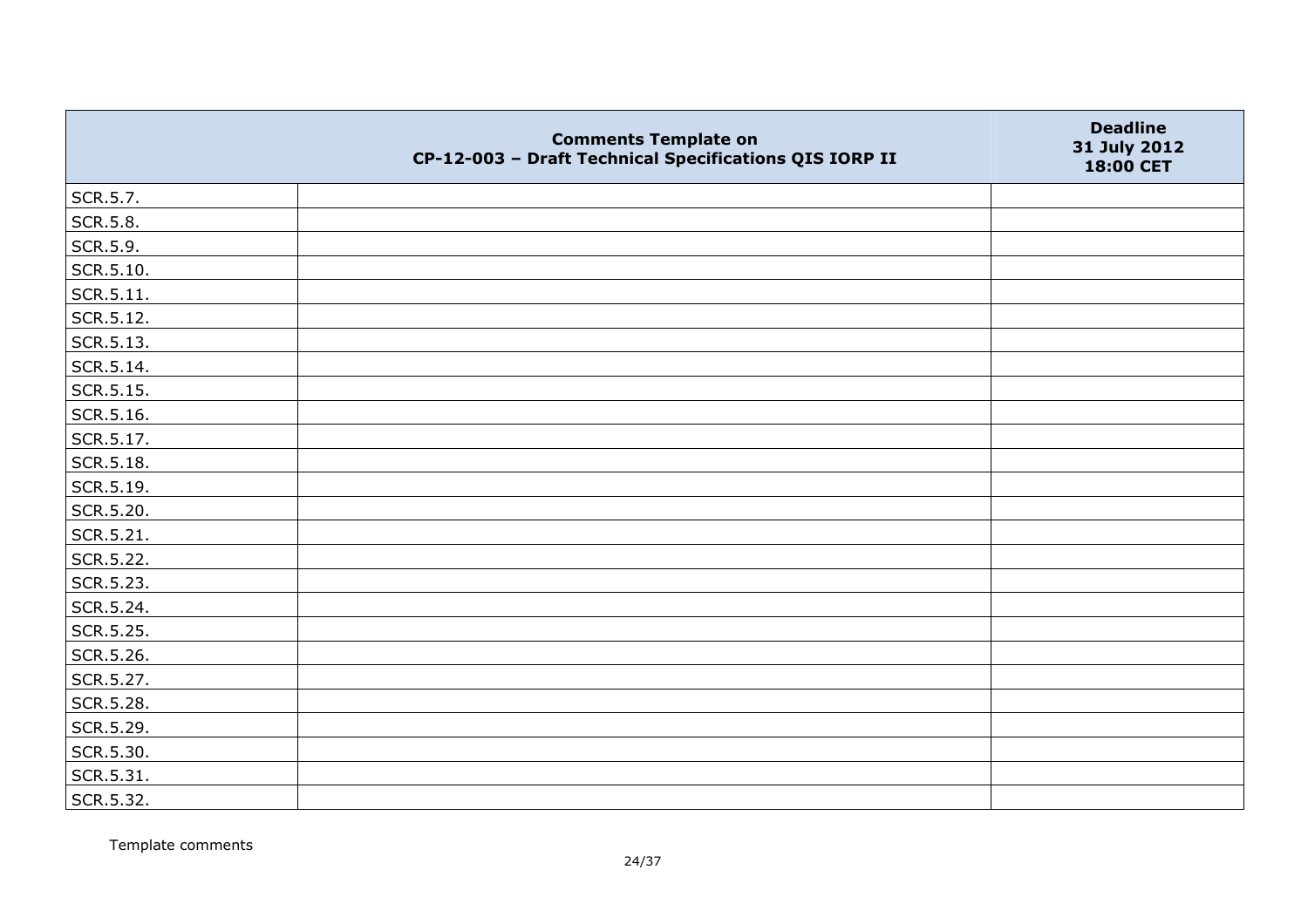|           | <b>Comments Template on</b><br>CP-12-003 - Draft Technical Specifications QIS IORP II | <b>Deadline</b><br>31 July 2012<br>18:00 CET |
|-----------|---------------------------------------------------------------------------------------|----------------------------------------------|
| SCR.5.33. |                                                                                       |                                              |
| SCR.5.34. |                                                                                       |                                              |
| SCR.5.35. |                                                                                       |                                              |
| SCR.5.36. |                                                                                       |                                              |
| SCR.5.37. |                                                                                       |                                              |
| SCR.5.38. |                                                                                       |                                              |
| SCR.5.39. |                                                                                       |                                              |
| SCR.5.40. |                                                                                       |                                              |
| SCR.5.41. |                                                                                       |                                              |
| SCR.5.42. |                                                                                       |                                              |
| SCR.5.43. |                                                                                       |                                              |
| SCR.5.44. |                                                                                       |                                              |
| SCR.5.45. |                                                                                       |                                              |
| SCR.5.46. |                                                                                       |                                              |
| SCR.5.47. |                                                                                       |                                              |
| SCR.5.48. |                                                                                       |                                              |
| SCR.5.49. |                                                                                       |                                              |
| SCR.5.50. |                                                                                       |                                              |
| SCR.5.51. |                                                                                       |                                              |
| SCR.5.52. |                                                                                       |                                              |
| SCR.5.53. |                                                                                       |                                              |
| SCR.5.54. |                                                                                       |                                              |
| SCR.5.55. |                                                                                       |                                              |
| SCR.5.56. |                                                                                       |                                              |
| SCR.5.57. |                                                                                       |                                              |
| SCR.5.58. |                                                                                       |                                              |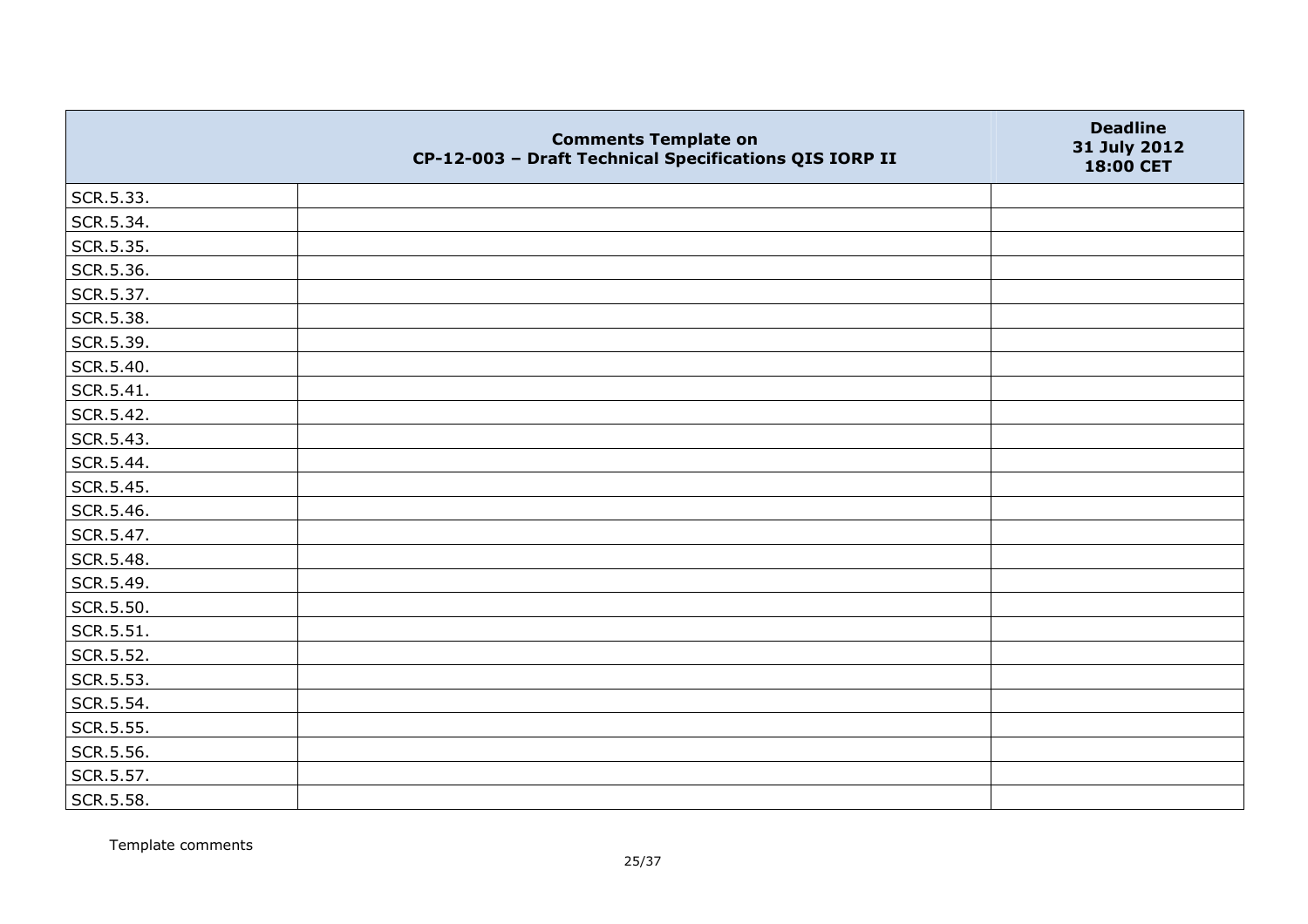|               | <b>Comments Template on</b><br>CP-12-003 - Draft Technical Specifications QIS IORP II | <b>Deadline</b><br>31 July 2012<br>18:00 CET |
|---------------|---------------------------------------------------------------------------------------|----------------------------------------------|
| SCR.5.59.     |                                                                                       |                                              |
| SCR.5.60.     |                                                                                       |                                              |
| $ $ SCR.5.61. |                                                                                       |                                              |
| SCR.5.62.     |                                                                                       |                                              |
| SCR.5.63.     |                                                                                       |                                              |
| SCR.5.64.     |                                                                                       |                                              |
| SCR.5.65.     |                                                                                       |                                              |
| SCR.5.66.     |                                                                                       |                                              |
| SCR.5.67.     |                                                                                       |                                              |
| SCR.5.68.     |                                                                                       |                                              |
| SCR.5.69.     |                                                                                       |                                              |
| SCR.5.70.     |                                                                                       |                                              |
| SCR.5.71.     |                                                                                       |                                              |
| SCR.5.72.     |                                                                                       |                                              |
| SCR.5.73.     |                                                                                       |                                              |
| SCR.5.74.     |                                                                                       |                                              |
| SCR.5.75.     |                                                                                       |                                              |
| SCR.5.76.     |                                                                                       |                                              |
| SCR.5.77.     |                                                                                       |                                              |
| SCR.5.78.     |                                                                                       |                                              |
| SCR.5.79.     |                                                                                       |                                              |
| SCR.5.80.     |                                                                                       |                                              |
| SCR.5.81.     |                                                                                       |                                              |
| SCR.5.82.     |                                                                                       |                                              |
| SCR.5.83.     |                                                                                       |                                              |
| SCR.5.84.     |                                                                                       |                                              |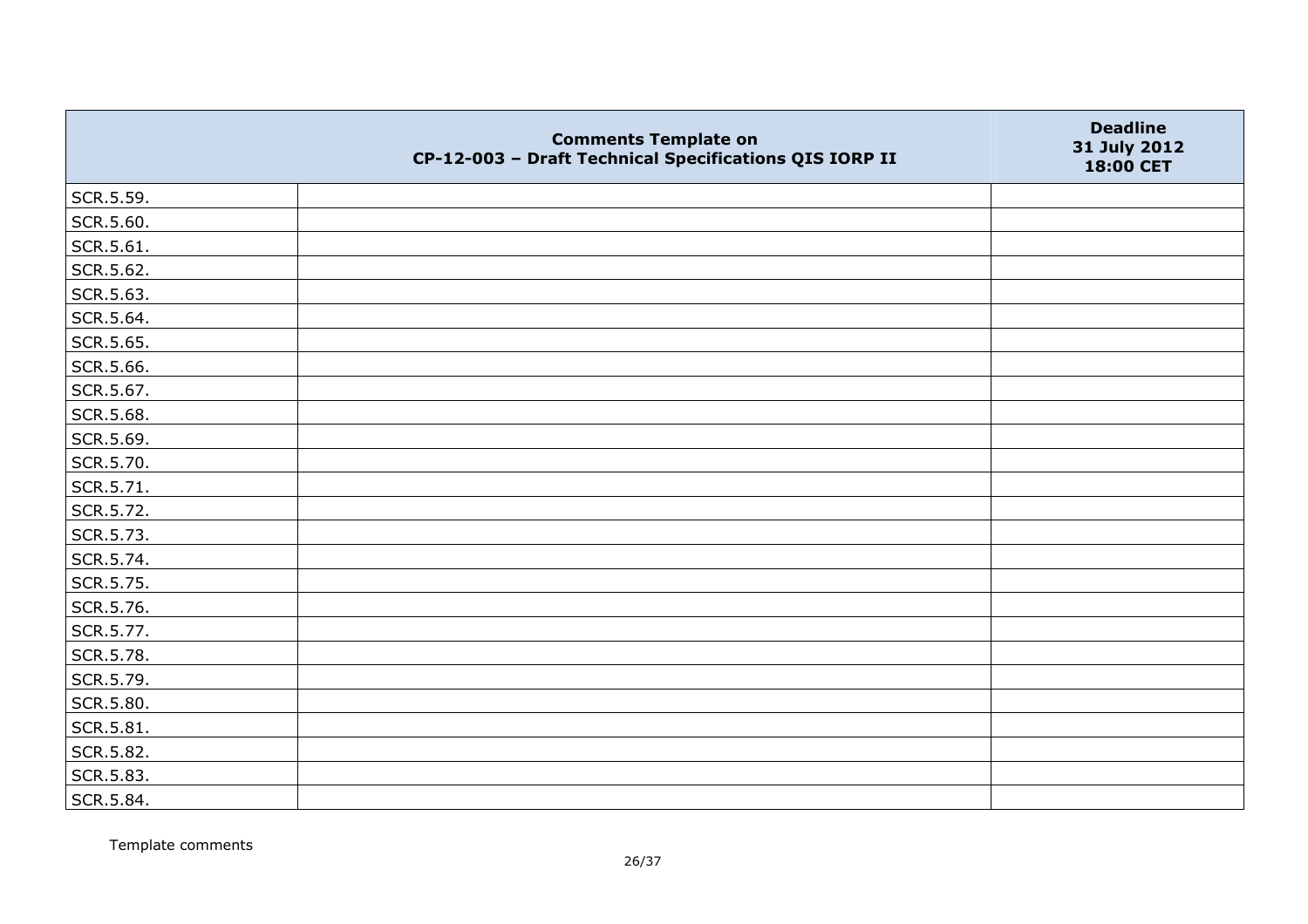|            | <b>Comments Template on</b><br>CP-12-003 - Draft Technical Specifications QIS IORP II | <b>Deadline</b><br>31 July 2012<br>18:00 CET |
|------------|---------------------------------------------------------------------------------------|----------------------------------------------|
| SCR.5.85.  |                                                                                       |                                              |
| SCR.5.86.  |                                                                                       |                                              |
| SCR.5.87.  |                                                                                       |                                              |
| SCR.5.88.  |                                                                                       |                                              |
| SCR.5.89.  |                                                                                       |                                              |
| SCR.5.90.  |                                                                                       |                                              |
| SCR.5.91.  |                                                                                       |                                              |
| SCR.5.92.  |                                                                                       |                                              |
| SCR.5.93.  |                                                                                       |                                              |
| SCR.5.94.  |                                                                                       |                                              |
| SCR.5.95.  |                                                                                       |                                              |
| SCR.5.96.  |                                                                                       |                                              |
| SCR.5.97.  |                                                                                       |                                              |
| SCR.5.98.  |                                                                                       |                                              |
| SCR.5.99.  |                                                                                       |                                              |
| SCR.5.100. |                                                                                       |                                              |
| SCR.5.101. |                                                                                       |                                              |
| SCR.5.102. |                                                                                       |                                              |
| SCR.5.103. |                                                                                       |                                              |
| SCR.5.104. |                                                                                       |                                              |
| SCR.5.105. |                                                                                       |                                              |
| SCR.5.106. |                                                                                       |                                              |
| SCR.5.107. |                                                                                       |                                              |
| SCR.5.108. |                                                                                       |                                              |
| SCR.5.109. |                                                                                       |                                              |
| SCR.5.110. |                                                                                       |                                              |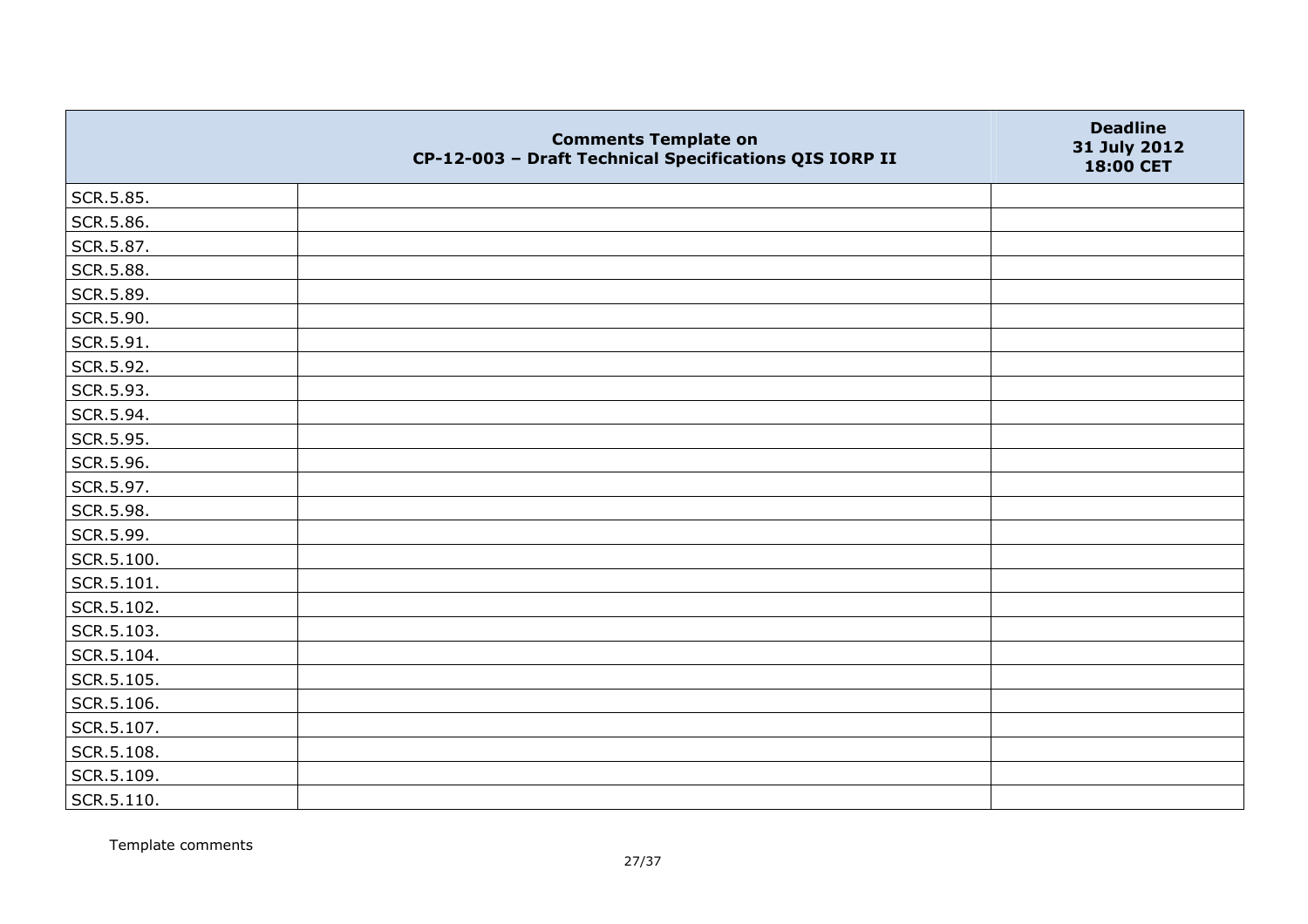|                | <b>Comments Template on</b><br>CP-12-003 - Draft Technical Specifications QIS IORP II | <b>Deadline</b><br>31 July 2012<br>18:00 CET |
|----------------|---------------------------------------------------------------------------------------|----------------------------------------------|
| $ $ SCR.5.111. |                                                                                       |                                              |
| SCR.5.112.     |                                                                                       |                                              |
| SCR.5.113.     |                                                                                       |                                              |
| SCR.5.114.     |                                                                                       |                                              |
| SCR.5.115.     |                                                                                       |                                              |
| SCR.5.116.     |                                                                                       |                                              |
| SCR.5.117.     |                                                                                       |                                              |
| $ $ SCR.5.118. |                                                                                       |                                              |
| SCR.5.119.     |                                                                                       |                                              |
| SCR.5.120.     |                                                                                       |                                              |
| SCR.5.121.     |                                                                                       |                                              |
| SCR.5.122.     |                                                                                       |                                              |
| SCR.5.123.     |                                                                                       |                                              |
| SCR.5.124.     |                                                                                       |                                              |
| SCR.5.125.     |                                                                                       |                                              |
| SCR.5.126.     |                                                                                       |                                              |
| SCR.5.127.     |                                                                                       |                                              |
| SCR.5.128.     |                                                                                       |                                              |
| SCR.5.129.     |                                                                                       |                                              |
| SCR.5.130.     |                                                                                       |                                              |
| SCR.5.131.     |                                                                                       |                                              |
| SCR.6.1.       |                                                                                       |                                              |
| SCR.6.2.       |                                                                                       |                                              |
| SCR.6.3.       |                                                                                       |                                              |
| SCR.6.4.       |                                                                                       |                                              |
| SCR.6.5.       |                                                                                       |                                              |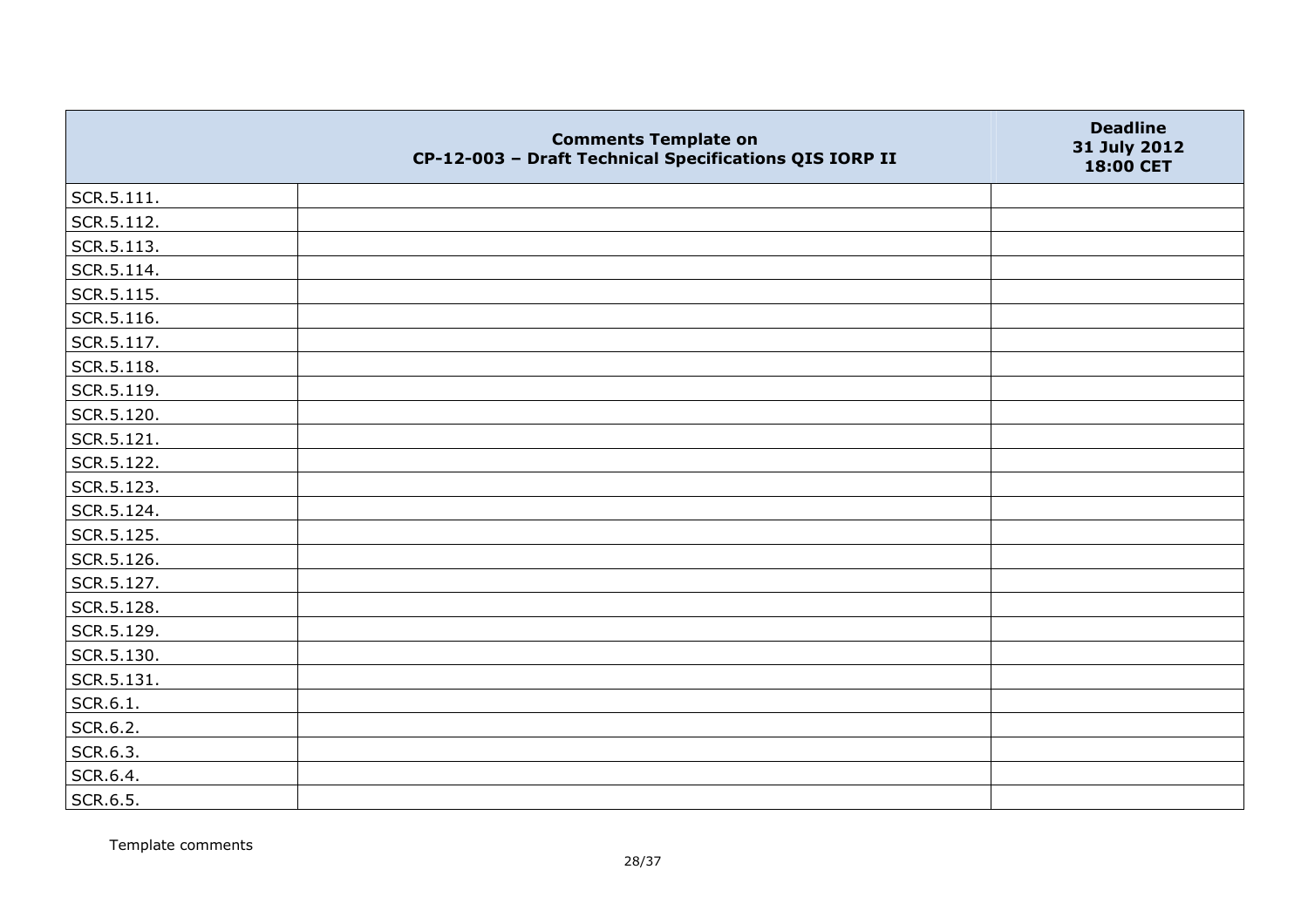|                   | <b>Comments Template on</b><br>CP-12-003 - Draft Technical Specifications QIS IORP II | <b>Deadline</b><br>31 July 2012<br>18:00 CET |
|-------------------|---------------------------------------------------------------------------------------|----------------------------------------------|
| SCR.6.6.          |                                                                                       |                                              |
| SCR.6.7.          |                                                                                       |                                              |
| SCR.6.8.          |                                                                                       |                                              |
| SCR.6.9.          |                                                                                       |                                              |
| SCR.6.10.         |                                                                                       |                                              |
| $\vert$ SCR.6.11. |                                                                                       |                                              |
| SCR.6.12.         |                                                                                       |                                              |
| SCR.6.13.         |                                                                                       |                                              |
| SCR.6.14.         |                                                                                       |                                              |
| SCR.6.15.         |                                                                                       |                                              |
| SCR.6.16.         |                                                                                       |                                              |
| SCR.6.17.         |                                                                                       |                                              |
| SCR.6.18.         |                                                                                       |                                              |
| SCR.6.19.         |                                                                                       |                                              |
| SCR.6.20.         |                                                                                       |                                              |
| SCR.6.21.         |                                                                                       |                                              |
| SCR.6.22.         |                                                                                       |                                              |
| SCR.6.23.         |                                                                                       |                                              |
| SCR.6.24.         |                                                                                       |                                              |
| SCR.6.25.         |                                                                                       |                                              |
| SCR.6.26.         |                                                                                       |                                              |
| SCR.6.27.         |                                                                                       |                                              |
| SCR.6.28.         |                                                                                       |                                              |
| SCR.6.29.         |                                                                                       |                                              |
| SCR.6.30.         |                                                                                       |                                              |
| SCR.6.31.         |                                                                                       |                                              |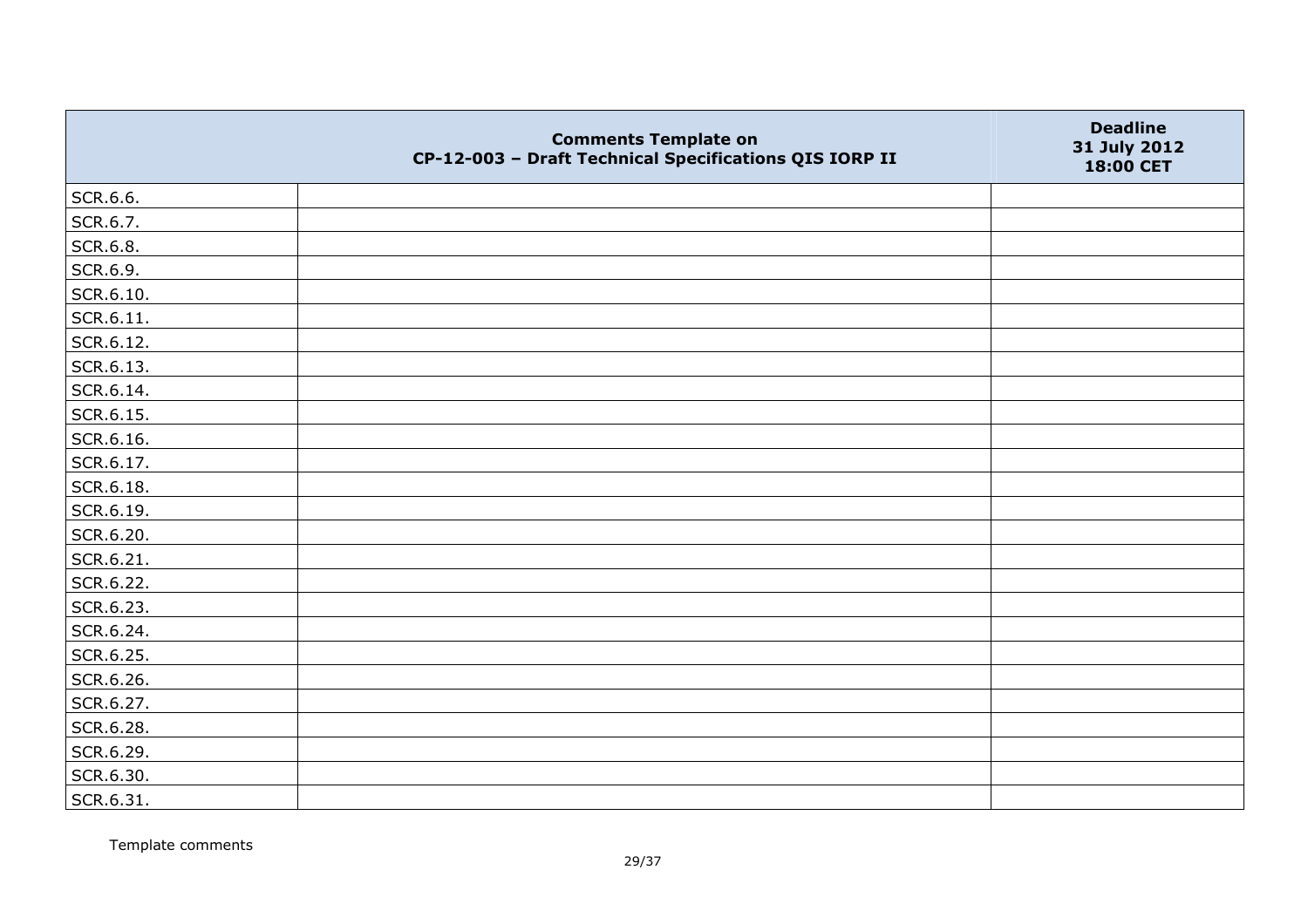|           | <b>Comments Template on</b><br>CP-12-003 - Draft Technical Specifications QIS IORP II | <b>Deadline</b><br>31 July 2012<br>18:00 CET |
|-----------|---------------------------------------------------------------------------------------|----------------------------------------------|
| SCR.6.32. |                                                                                       |                                              |
| SCR.7.1.  |                                                                                       |                                              |
| SCR.7.2.  |                                                                                       |                                              |
| SCR.7.3.  |                                                                                       |                                              |
| SCR.7.4.  |                                                                                       |                                              |
| SCR.7.5.  |                                                                                       |                                              |
| SCR.7.6.  |                                                                                       |                                              |
| SCR.7.7.  |                                                                                       |                                              |
| SCR.7.8.  |                                                                                       |                                              |
| SCR.7.9.  |                                                                                       |                                              |
| SCR.7.10. |                                                                                       |                                              |
| SCR.7.11. |                                                                                       |                                              |
| SCR.7.12. |                                                                                       |                                              |
| SCR.7.13. |                                                                                       |                                              |
| SCR.7.14. |                                                                                       |                                              |
| SCR.7.15. |                                                                                       |                                              |
| SCR.7.16. |                                                                                       |                                              |
| SCR.7.17. |                                                                                       |                                              |
| SCR.7.18. |                                                                                       |                                              |
| SCR.7.19. |                                                                                       |                                              |
| SCR.7.20. |                                                                                       |                                              |
| SCR.7.21. |                                                                                       |                                              |
| SCR.7.22. |                                                                                       |                                              |
| SCR.7.23. |                                                                                       |                                              |
| SCR.7.24. |                                                                                       |                                              |
| SCR.7.25. |                                                                                       |                                              |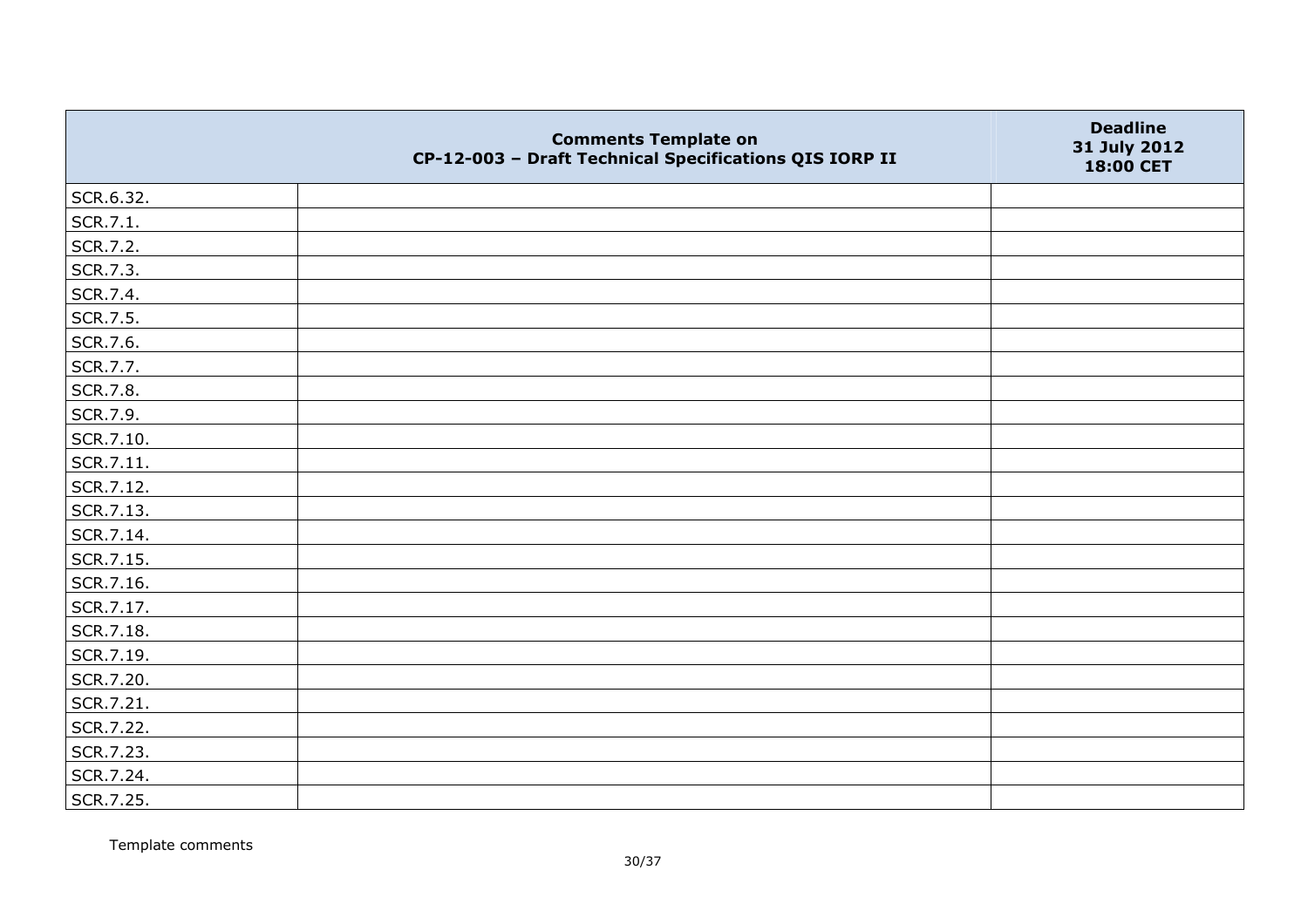|           | <b>Comments Template on</b><br>CP-12-003 - Draft Technical Specifications QIS IORP II | <b>Deadline</b><br>31 July 2012<br>18:00 CET |
|-----------|---------------------------------------------------------------------------------------|----------------------------------------------|
| SCR.7.26. |                                                                                       |                                              |
| SCR.7.27. |                                                                                       |                                              |
| SCR.7.28. |                                                                                       |                                              |
| SCR.7.29. |                                                                                       |                                              |
| SCR.7.30. |                                                                                       |                                              |
| SCR.7.31. |                                                                                       |                                              |
| SCR.7.32. |                                                                                       |                                              |
| SCR.7.33. |                                                                                       |                                              |
| SCR.7.34. |                                                                                       |                                              |
| SCR.7.35. |                                                                                       |                                              |
| SCR.7.36. |                                                                                       |                                              |
| SCR.7.37. |                                                                                       |                                              |
| SCR.7.38. |                                                                                       |                                              |
| SCR.7.39. |                                                                                       |                                              |
| SCR.7.40. |                                                                                       |                                              |
| SCR.7.41. |                                                                                       |                                              |
| SCR.7.42. |                                                                                       |                                              |
| SCR.7.43. |                                                                                       |                                              |
| SCR.7.44. |                                                                                       |                                              |
| SCR.7.45. |                                                                                       |                                              |
| SCR.7.46. |                                                                                       |                                              |
| SCR.7.47. |                                                                                       |                                              |
| SCR.7.48. |                                                                                       |                                              |
| SCR.7.49. |                                                                                       |                                              |
| SCR.7.50. |                                                                                       |                                              |
| SCR.7.51. |                                                                                       |                                              |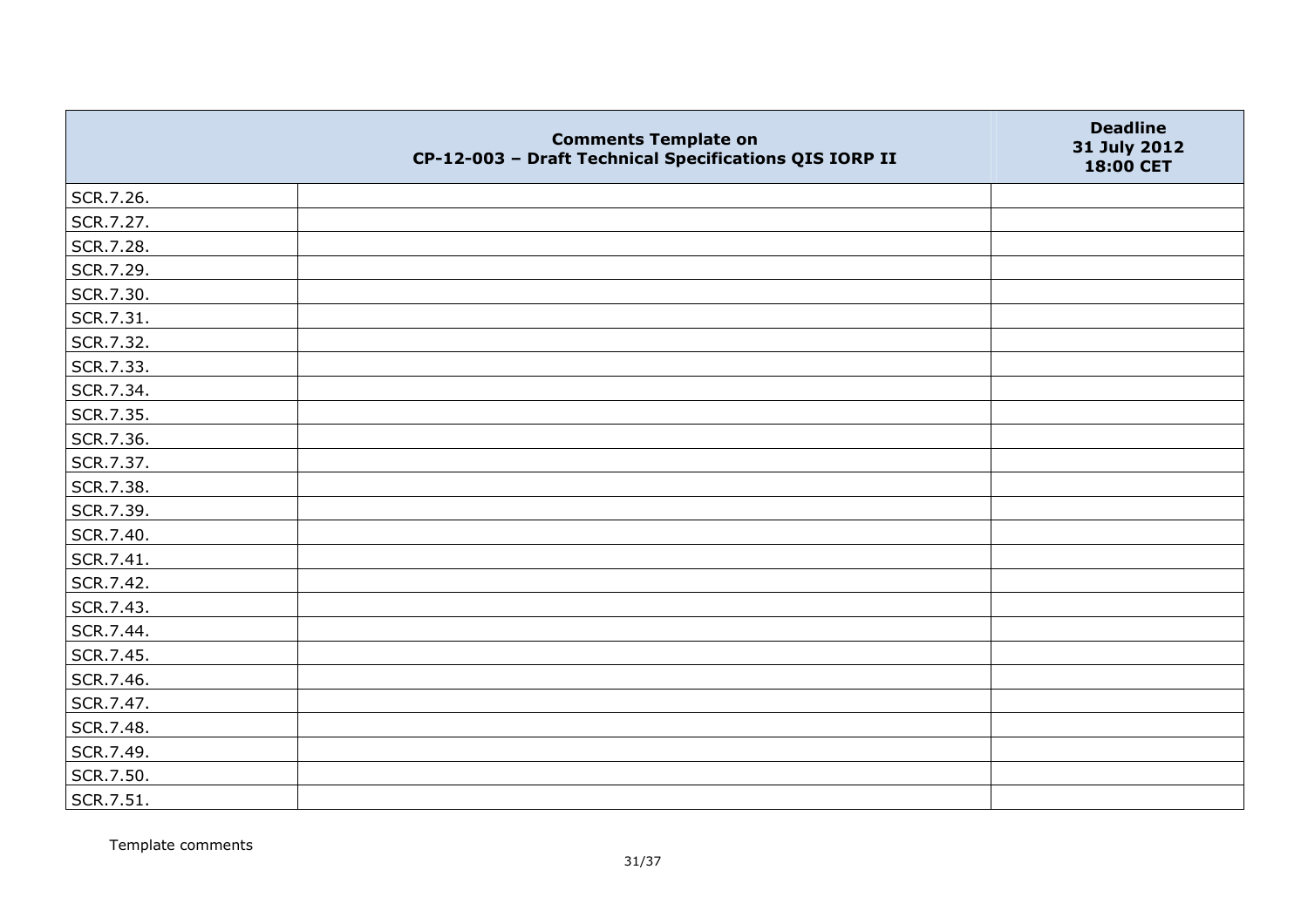|           | <b>Comments Template on</b><br>CP-12-003 - Draft Technical Specifications QIS IORP II | <b>Deadline</b><br>31 July 2012<br>18:00 CET |
|-----------|---------------------------------------------------------------------------------------|----------------------------------------------|
| SCR.7.52. |                                                                                       |                                              |
| SCR.7.53. |                                                                                       |                                              |
| SCR.7.54. |                                                                                       |                                              |
| SCR.7.55. |                                                                                       |                                              |
| SCR.7.56. |                                                                                       |                                              |
| SCR.7.57. |                                                                                       |                                              |
| SCR.7.58. |                                                                                       |                                              |
| SCR.7.59. |                                                                                       |                                              |
| SCR.7.60. |                                                                                       |                                              |
| SCR.7.61. |                                                                                       |                                              |
| SCR.7.62. |                                                                                       |                                              |
| SCR.7.63. |                                                                                       |                                              |
| SCR.7.64. |                                                                                       |                                              |
| SCR.7.65. |                                                                                       |                                              |
| SCR.7.66. |                                                                                       |                                              |
| SCR.7.67. |                                                                                       |                                              |
| SCR.7.68. |                                                                                       |                                              |
| SCR.7.69. |                                                                                       |                                              |
| SCR.7.70. |                                                                                       |                                              |
| SCR.7.71. |                                                                                       |                                              |
| SCR.7.72. |                                                                                       |                                              |
| SCR.7.73. |                                                                                       |                                              |
| SCR.7.74. |                                                                                       |                                              |
| SCR.7.75. |                                                                                       |                                              |
| SCR.7.76. |                                                                                       |                                              |
| SCR.7.77. |                                                                                       |                                              |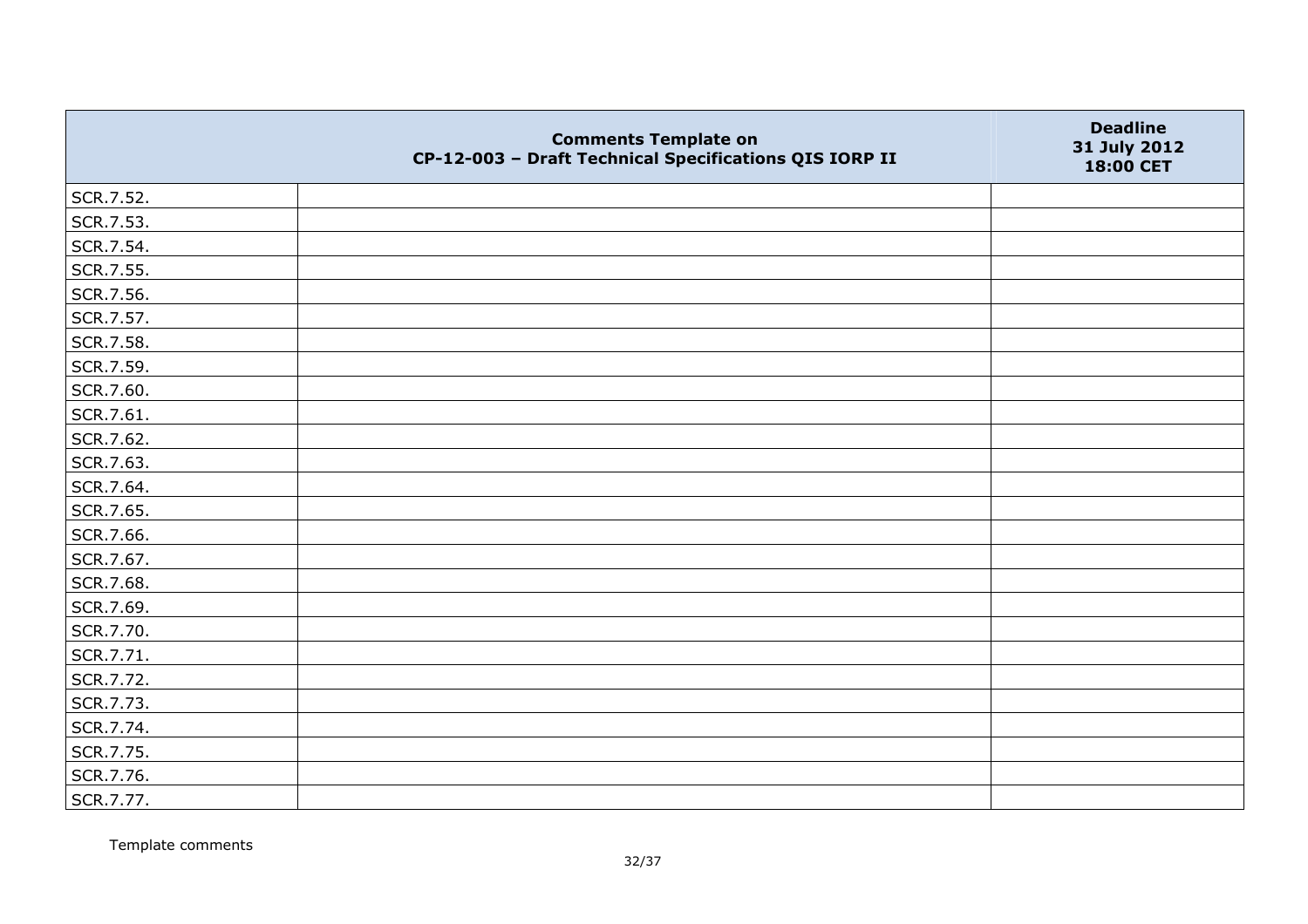|           | <b>Comments Template on</b><br>CP-12-003 - Draft Technical Specifications QIS IORP II | <b>Deadline</b><br>31 July 2012<br>18:00 CET |
|-----------|---------------------------------------------------------------------------------------|----------------------------------------------|
| SCR.7.78. |                                                                                       |                                              |
| SCR.7.79. |                                                                                       |                                              |
| SCR.7.80. |                                                                                       |                                              |
| SCR.7.81. |                                                                                       |                                              |
| SCR.7.82. |                                                                                       |                                              |
| SCR.7.83. |                                                                                       |                                              |
| SCR.7.84. |                                                                                       |                                              |
| SCR.7.85. |                                                                                       |                                              |
| SCR.7.86. |                                                                                       |                                              |
| SCR.7.87. |                                                                                       |                                              |
| SCR.8.1.  |                                                                                       |                                              |
| SCR.8.2.  |                                                                                       |                                              |
| SCR.8.3.  |                                                                                       |                                              |
| SCR.8.4.  |                                                                                       |                                              |
| SCR.8.5.  |                                                                                       |                                              |
| SCR.8.6.  |                                                                                       |                                              |
| SCR.8.7.  |                                                                                       |                                              |
| SCR.9.1.  |                                                                                       |                                              |
| SCR.9.2.  |                                                                                       |                                              |
| SCR.9.3.  |                                                                                       |                                              |
| SCR.9.4.  |                                                                                       |                                              |
| SCR.9.5.  |                                                                                       |                                              |
| SCR.9.6.  |                                                                                       |                                              |
| SCR.9.7.  |                                                                                       |                                              |
| SCR.9.8.  |                                                                                       |                                              |
| SCR.9.9.  |                                                                                       |                                              |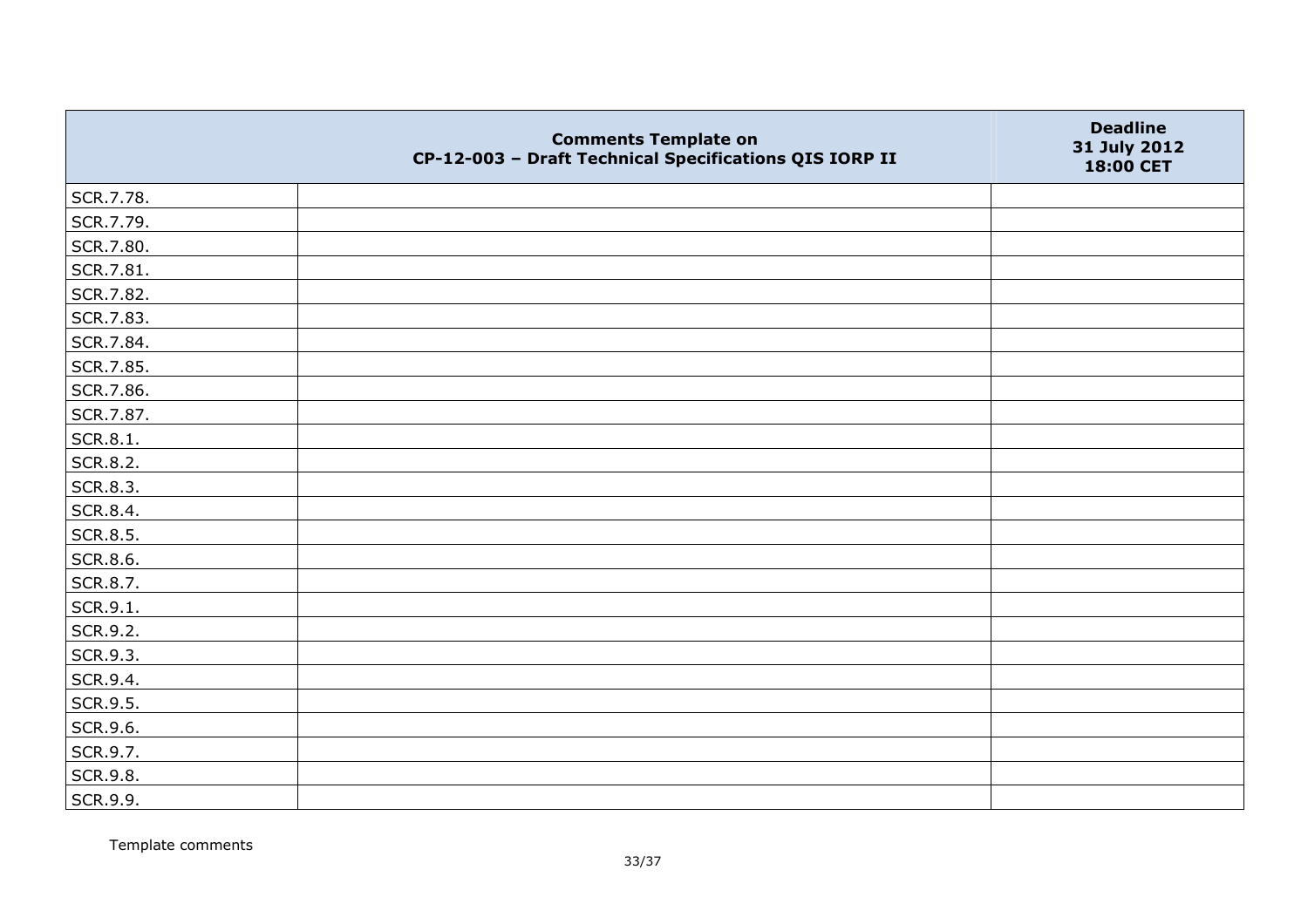|           | <b>Comments Template on</b><br>CP-12-003 - Draft Technical Specifications QIS IORP II | <b>Deadline</b><br>31 July 2012<br>18:00 CET |
|-----------|---------------------------------------------------------------------------------------|----------------------------------------------|
| SCR.9.10. |                                                                                       |                                              |
| SCR.9.11. |                                                                                       |                                              |
| SCR.9.12. |                                                                                       |                                              |
| SCR.9.13. |                                                                                       |                                              |
| SCR.9.14. |                                                                                       |                                              |
| SCR.9.15. |                                                                                       |                                              |
| SCR.9.16. |                                                                                       |                                              |
| SCR.9.17. |                                                                                       |                                              |
| SCR.9.18. |                                                                                       |                                              |
| SCR.9.19. |                                                                                       |                                              |
| SCR.9.20. |                                                                                       |                                              |
| SCR.9.21. |                                                                                       |                                              |
| SCR.9.22. |                                                                                       |                                              |
| SCR.9.23. |                                                                                       |                                              |
| SCR.9.24. |                                                                                       |                                              |
| SCR.9.25. |                                                                                       |                                              |
| SCR.9.26. |                                                                                       |                                              |
| SCR.9.27. |                                                                                       |                                              |
| SCR.9.28. |                                                                                       |                                              |
| SCR.9.29. |                                                                                       |                                              |
| SCR.9.30. |                                                                                       |                                              |
| SCR.9.31. |                                                                                       |                                              |
| SCR.9.32. |                                                                                       |                                              |
| SCR.9.33. |                                                                                       |                                              |
| SCR.9.34. |                                                                                       |                                              |
| SCR.10.1. |                                                                                       |                                              |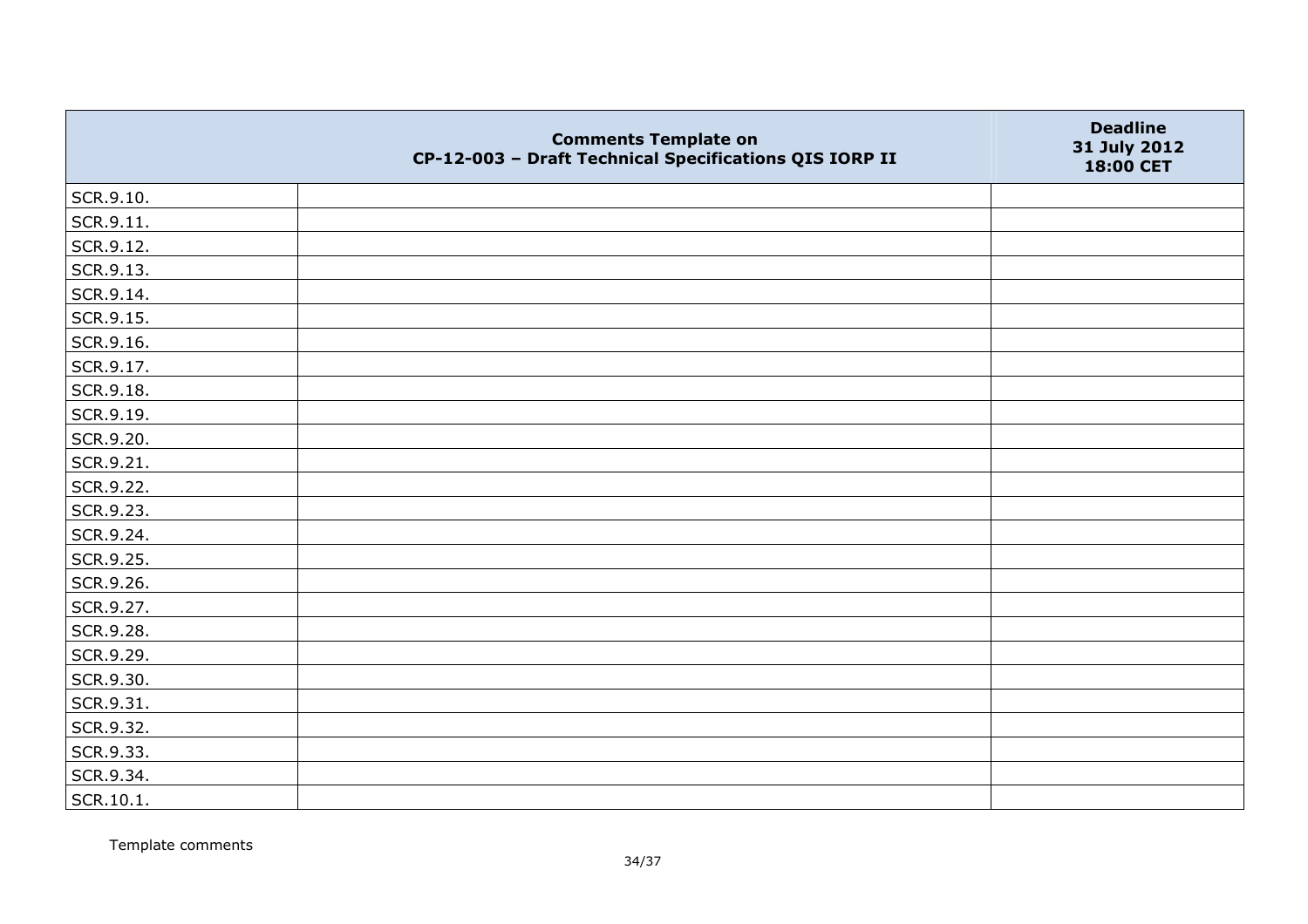|            | <b>Comments Template on</b><br>CP-12-003 - Draft Technical Specifications QIS IORP II | <b>Deadline</b><br>31 July 2012<br>18:00 CET |
|------------|---------------------------------------------------------------------------------------|----------------------------------------------|
| SCR.10.2.  |                                                                                       |                                              |
| SCR.10.3.  |                                                                                       |                                              |
| SCR.10.4.  |                                                                                       |                                              |
| SCR.10.5.  |                                                                                       |                                              |
| SCR.10.6.  |                                                                                       |                                              |
| SCR.10.7.  |                                                                                       |                                              |
| SCR.10.8.  |                                                                                       |                                              |
| SCR.10.9.  |                                                                                       |                                              |
| SCR.10.10. |                                                                                       |                                              |
| SCR.10.11. |                                                                                       |                                              |
| MCR.1.1.   |                                                                                       |                                              |
| MCR.2.1.   |                                                                                       |                                              |
| MCR.2.2.   |                                                                                       |                                              |
| MCR.2.3.   |                                                                                       |                                              |
| MCR.2.4.   |                                                                                       |                                              |
| MCR.2.5.   |                                                                                       |                                              |
| MCR.2.6.   |                                                                                       |                                              |
| MCR.2.7.   |                                                                                       |                                              |
| MCR.2.8.   |                                                                                       |                                              |
| MCR.2.9.   |                                                                                       |                                              |
| PRO.1.1.   |                                                                                       |                                              |
| PRO.2.1.   |                                                                                       |                                              |
| PRO.2.2.   |                                                                                       |                                              |
| PRO.2.3.   |                                                                                       |                                              |
| PRO.2.4.   |                                                                                       |                                              |
| PRO.2.5.   |                                                                                       |                                              |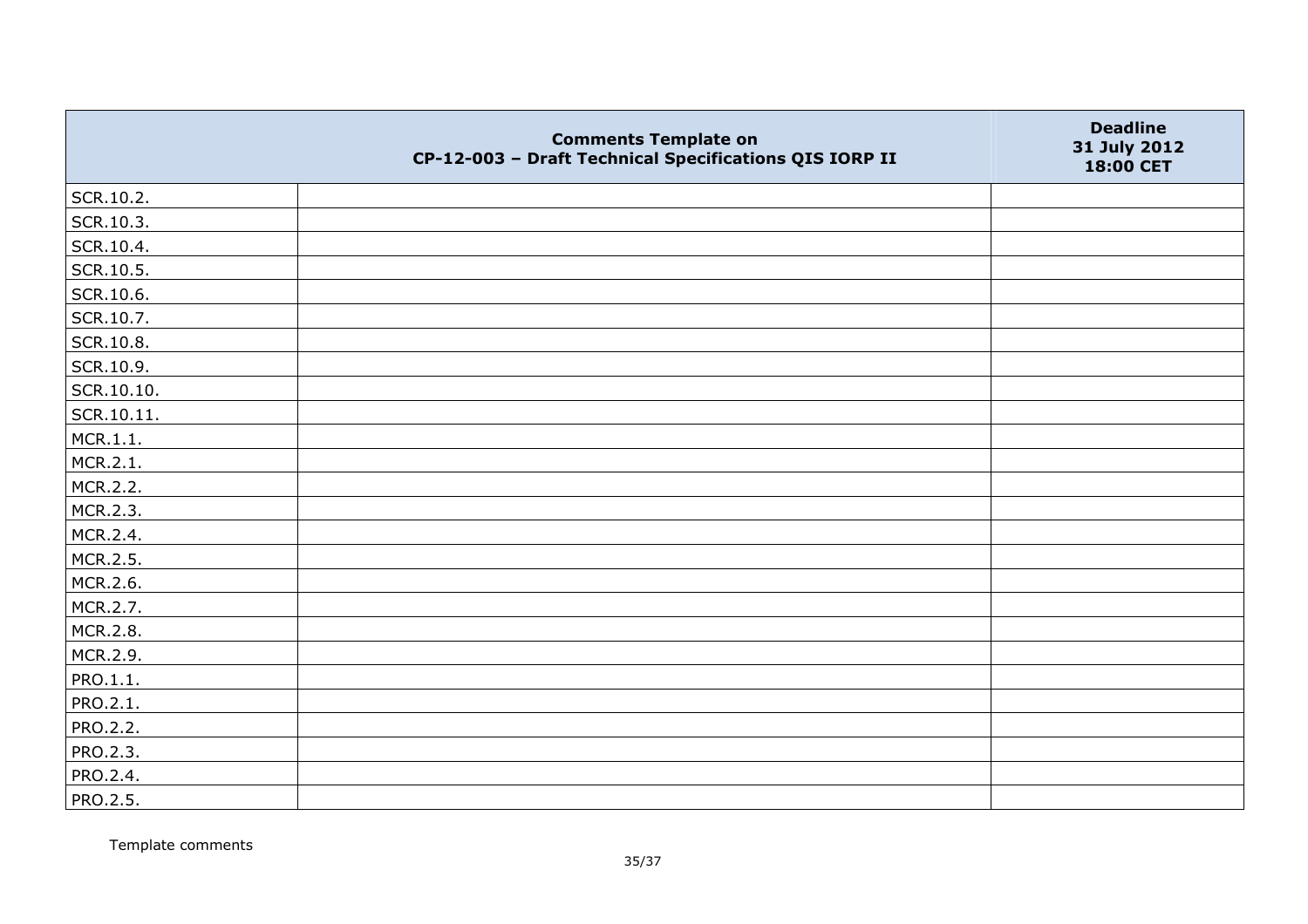|           | <b>Comments Template on</b><br>CP-12-003 - Draft Technical Specifications QIS IORP II | <b>Deadline</b><br>31 July 2012<br>18:00 CET |
|-----------|---------------------------------------------------------------------------------------|----------------------------------------------|
| PRO.2.6.  |                                                                                       |                                              |
| PRO.3.1.  |                                                                                       |                                              |
| PRO.3.2.  |                                                                                       |                                              |
| PRO.3.3.  |                                                                                       |                                              |
| PRO.3.4.  |                                                                                       |                                              |
| PRO.3.5.  |                                                                                       |                                              |
| PRO.3.6.  |                                                                                       |                                              |
| PRO.3.7.  |                                                                                       |                                              |
| PRO.3.8.  |                                                                                       |                                              |
| PRO.3.9.  |                                                                                       |                                              |
| PRO.3.10. |                                                                                       |                                              |
| PRO.3.11. |                                                                                       |                                              |
| PRO.3.12. |                                                                                       |                                              |
| PRO.3.13. |                                                                                       |                                              |
| PRO.3.14. |                                                                                       |                                              |
| PRO.3.15. |                                                                                       |                                              |
| PRO.3.16. |                                                                                       |                                              |
| PRO.3.17. |                                                                                       |                                              |
| PRO.3.18. |                                                                                       |                                              |
| PRO.3.19. |                                                                                       |                                              |
| PRO.3.20. |                                                                                       |                                              |
| PRO.3.21. |                                                                                       |                                              |
| PRO.3.22. |                                                                                       |                                              |
| PRO.3.23. |                                                                                       |                                              |
| PRO.3.24. |                                                                                       |                                              |
| PRO.3.25. |                                                                                       |                                              |